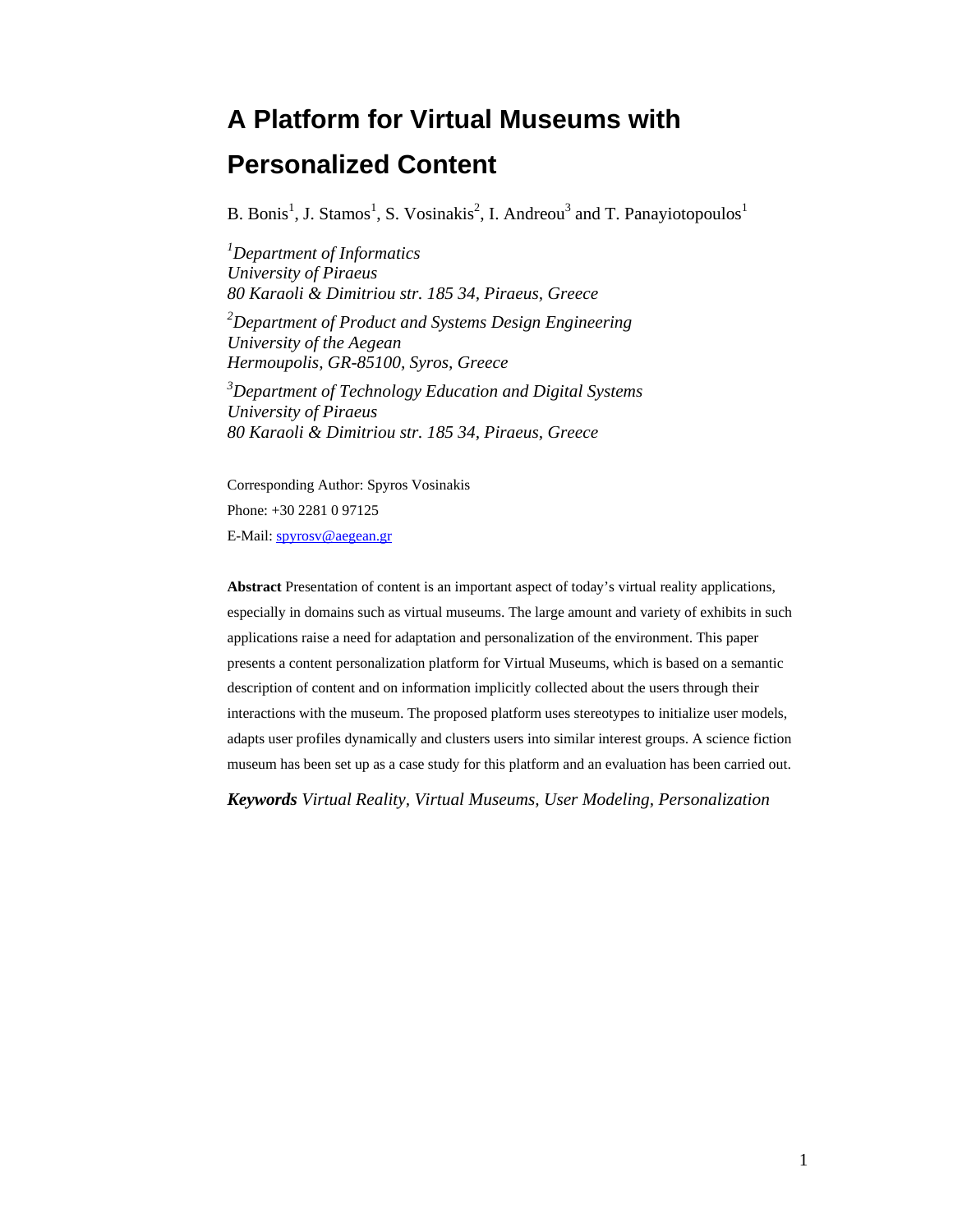# **1 Introduction**

The advances in 3D graphics and in specialized Virtual Reality (VR) hardware during the last decade have enabled the development of novel interactive and immersive applications that emphasize on the realistic representation of content and present a satisfying and intuitive experience to the users. An application area that is based on content presentation and can benefit from this emerging technology is Virtual Museums, i.e. computer generated environments that present exhibit collections from real or fictional museums and aim to educate and entertain users by offering them an experience similar to an actual museum visit. The notion of virtual museums has been introduced by Tsichritzis and Gibbs [1] as a means to overcome the limitations of real museums and to enhance user experience. A synthetic collection of artifacts, which incorporates multimedia and virtual reality technologies, alleviates the problem of storing, preserving and protecting the real artifacts and allows synthetic museums to present an unlimited number of exhibits, to which users have access at any time and from any place. Furthermore, it may introduce new forms of presentation and interactivity that stand beyond the passive viewing of the artifacts and reading the description text, which is typically the case with traditional museum visits. Digital artifacts may be presented using a combination of various forms of media, such as 3D representations and rich hypermedia annotations and may also let the user interact with them in many intuitive and creative ways in order to learn and entertain themselves. Examples of rich interactive experiences could be the utilization, assembly and disassembly of mechanical artifacts in a science museum, or the inclusion of educational games that are thematically related to the museum collection.

 A number of Virtual Museum applications have been presented, which run standalone [2] or over the Internet [3, 4, 5]. They serve either as complementary information source to existing museums or as individual approaches for the presentation of artifact collections [4]. There is a great diversity in terms of visualization and user interactivity in the available approaches, as a multitude of different technologies have been employed. As per the presentation of artifacts, the approaches include simple images, panoramic views, video and hypermedia presentations, and detailed 3D models. In terms of user interface, a variety of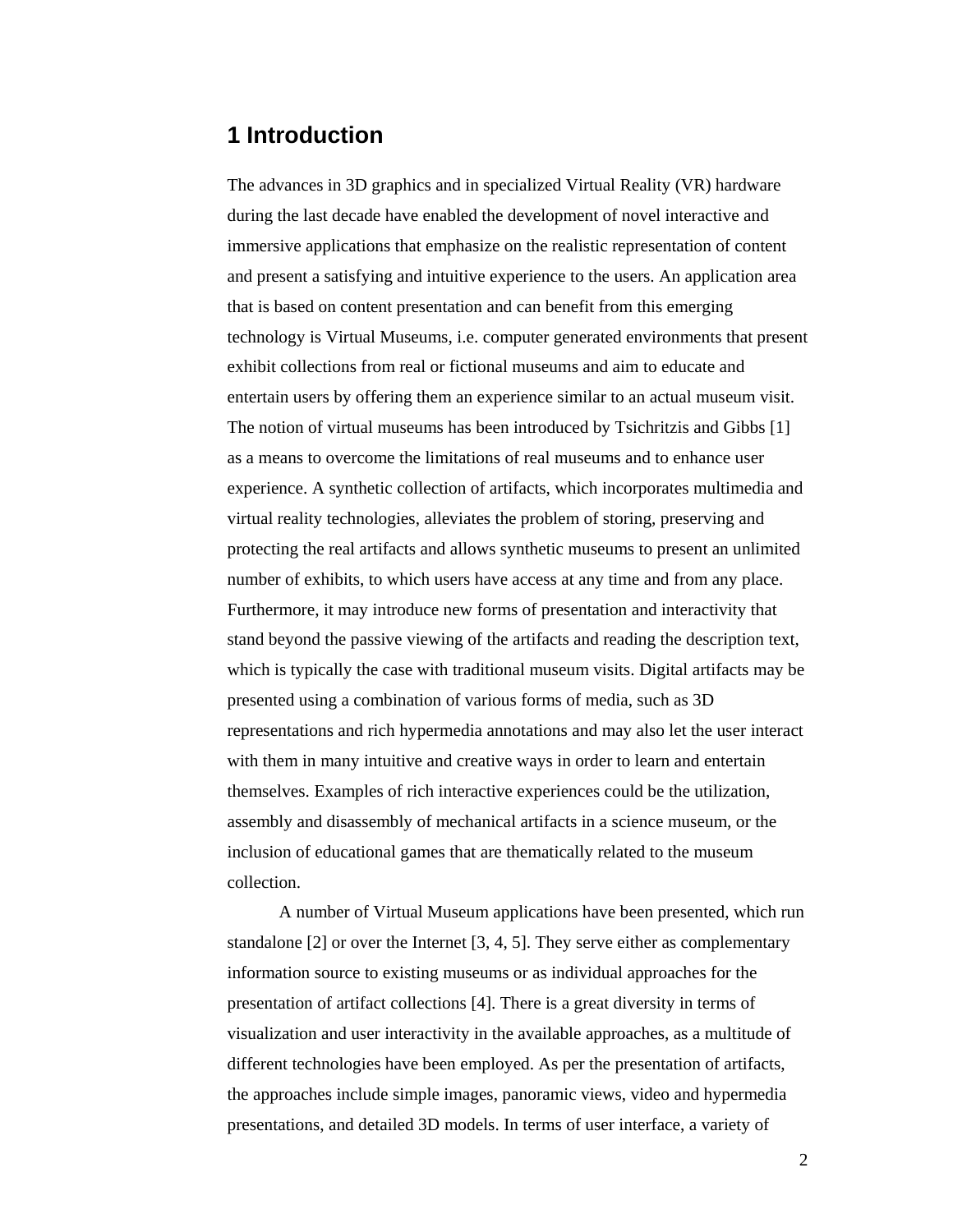systems have been presented, ranging from a sequence of 2D pages containing the artifacts to immersive 3D environments in which users can navigate, explore the virtual space and get haptic feedback from the exhibits [6], using specialized hardware. The interaction modalities vary from simply viewing the artifacts to letting users have rich educative interactions with them [7]. Concerning implementation technology, virtual museums have been developed either as standalone multimedia applications or as web-based environments using various standards, such as Flash, Quicktime VR, VRML (Virtual Reality Modeling Language) and X3D. Finally, virtual museums can be single-user or multi-user environments, and in some cases they are presented as part of massive multi-user online worlds [8, 9].

 It can be noted that most of these applications emphasize on the content and aim to the deeper understanding of entities and concepts through user navigation and interaction in 3D. However, the majority of them contain static collections arranged in predefined positions, and the design of the virtual space and its contents is based entirely on the author's point of view. As a result, the user's role is limited to a passive observer and the presentation of a large amount of artifacts may fall into the obstacle of navigational difficulties in 3D environments compared to reality, e.g. due to the lack of visual cues of distance, movement, direction and binocular vision [10, 11]. This may eventually lead to the reduction of user interest and to the disability to explore and search for the desired content [12]. Additionally, the complexity of designing static exhibitions increases as the amount of exhibits grows.

The problem of presenting and categorizing large quantities of content has been effectively addressed in Web [13, 14, 15, 16] and multimedia applications [17]. In these cases, user modeling techniques have been employed in order to personalize the content presentation according to the users' own interests. The authors claim that virtual environments could also benefit from user modeling and adaptation methodologies, in order to make assumptions about user interests and intentions concerning the application, and to construct the virtual space accordingly. Such a personalized space is expected to reduce the navigational burden and still retain the metaphor of being immersed in a 3D environment.

This paper presents a novel approach towards adaptive virtual museums, in which artifacts are dynamically distributed among rooms and users may

3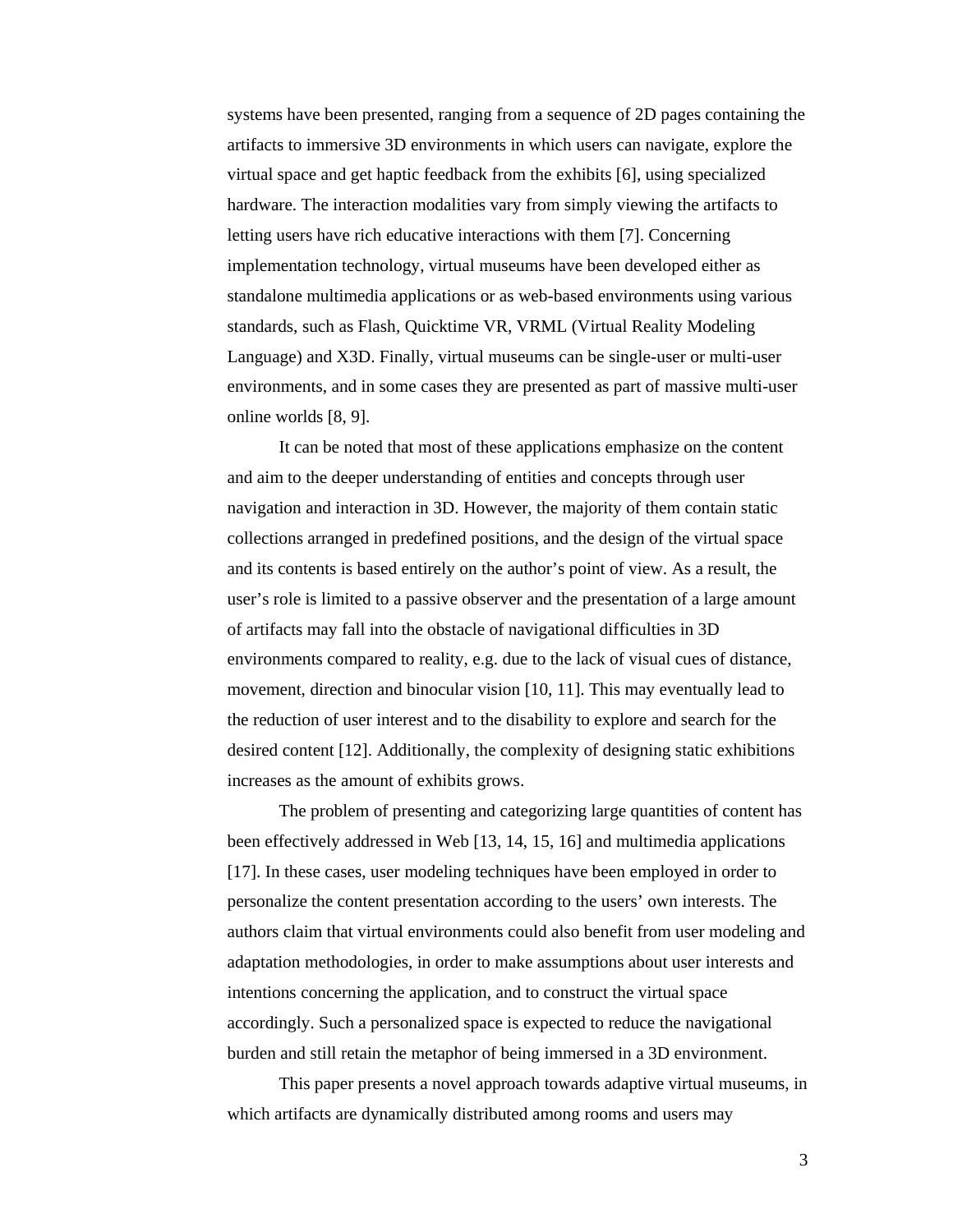experience personalized presentations based on assumptions drawn implicitly by their previous interactions with the system and explicitly by their own feedback. Additionally, the authors support the claim that users' experience in a Virtual Museum is enhanced through communication and collaboration with other users in a shared environment [18]. In this context, the proposed approach supports dynamic clustering of user groups based on the degree of similarity of user profiles, which may lead to the formation of e-societies with common interests. The authors have developed a platform for the creation of web-based multi-user adaptive 3D virtual museums that incorporates the above-mentioned characteristics and facilitates the design, maintenance and enrichment of large museum collections. A science fiction virtual museum has been set up as a case study for this platform and a user evaluation has been conducted. Evaluation results indicate a significant degree of user satisfaction from the system in general and a positive impact of the user modeling process on content selection.

The rest of the paper is structured as follows: section 2 presents the related work towards adaptive presentation of content in virtual museums; Section 3 presents in detail the design, architecture and implementation of the proposed platform for adaptive virtual museums, emphasizing on the data representations and processes that drive the content adaptation and on the functionality provided to the designer and the visitors; Section 4 presents the set up of a science fiction virtual museum as a case study using the proposed platform and section 5 presents an evaluation of the implemented case study. Finally, section 6 draws some conclusions and presents the future work.

# **2 Virtual Museums and Adaptivity**

The traditional roles of virtual museums and exhibitions are to provide a public space for the exhibition of artifacts and to serve as a centre of knowledge specialized in a thematic area [19]. The typical goals of virtual museums visitors could then be identified as: the exploration of the foyers, the browsing of the exhibits they are interested in, the interaction with them in order to learn by their experience, and the exchange of opinions with other visitors about the content and the related knowledge area. Therefore, virtual museums should facilitate navigation, exploration and communication by using intuitive user interfaces and navigation aids. The case of traditional 2D interfaces limits the user experience to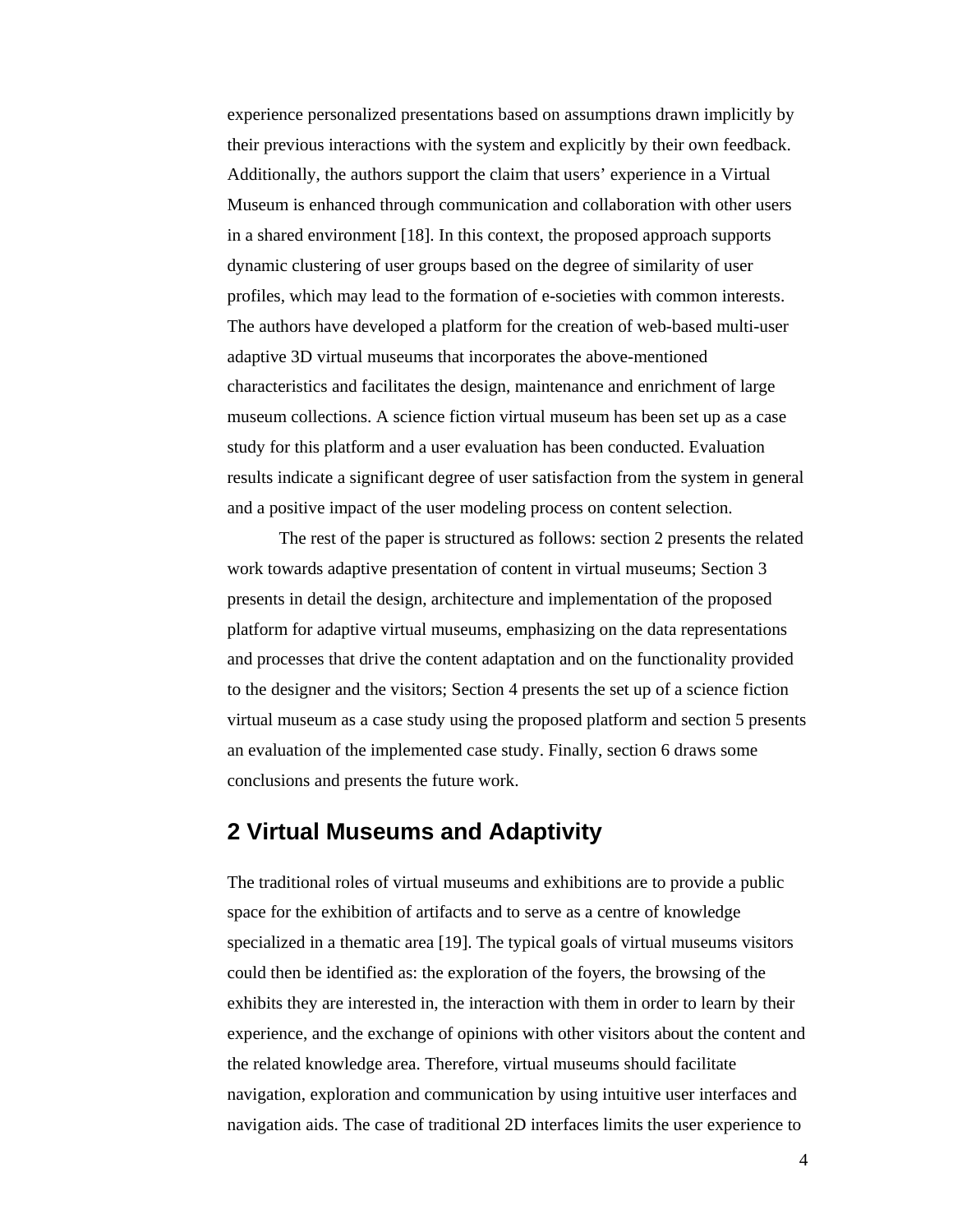simple page viewing and sequential browsing and leaves no room for any immersion. On the other hand, a 3D representation of the museum environment places the artifacts in a natural-looking setting and may offer a much more realistic and entertaining experience [20], provided that the environment will be enhanced with a number of navigational queues, such as mini-maps, landmarks and teleportation, in order to tackle the well-known navigational problems of virtual environments [23, 24].

Museum artifacts are usually distributed in foyers and display cases following some inherent categorization proposed by the museum curator. However, visitors have varied interests; some may be specifically interested in a subset of the categories, e.g. a student doing research in a specific historical period, and some may have broader interests, or may just wish to wander around, until they find something that captures their attention. Therefore, the distribution of artifacts in predetermined placeholders in real museums may not match all visitors' expectations, as it is practically impossible to present different subsets of the collection to individual visitors. Virtual museums, on the other hand, have no such limitations, as the content can be dynamically distributed and rearranged resulting to an infinite number of varied presentations of the same museum collection. Furthermore, it is significantly hard to extend or alter a real museum collection, at least on a regular basis, whilst virtual museums can offer the ability to perform instant changes on the collection presentation and to expand the museum space infinitely. As a result, virtual museums may enhance traditional museum visits by offering the ability to adapt, expand and personalize the artifact collections.

 According to Kobsa et al [23] the personalization process is divided in three major tasks: the acquisition of information about users' characteristics and behavior, the representation of that data in a formal system that allows the drawing of assumptions about user preferences, and the production of personalized content. A number of successful adaptive systems have been developed using web-based and hypermedia technologies that provide personalized content to users. However, in the case of 3D environments, the tasks of recoding user behavior and dynamically producing the content introduces a significant amount of complexity, due to the fact that the degrees of freedom in navigation and interaction are significantly increased, compared to navigating and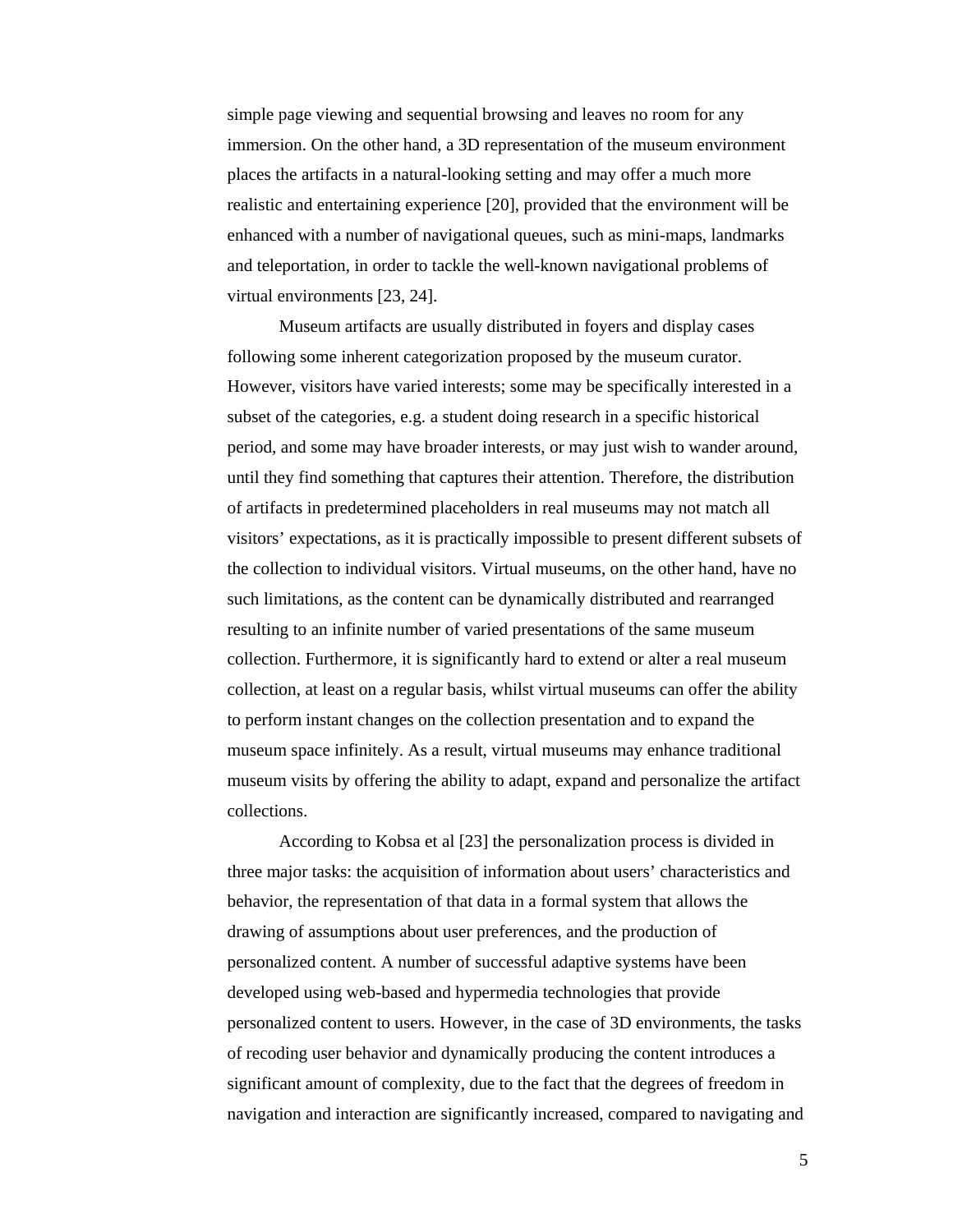interacting with page-based content. A first approach towards personalized 3D exhibition environments is JubilEasy [24], a system that generates virtual visits in the city of Rome. The adaptation process is using as input a set of VRML models and images, the city topology and information received explicitly by the user, and derives a plan that is being used to generate the virtual visit.

Chittaro and Ranon [25] propose an approach for the development of adaptive 3D Web sites. They present the AWE3D architecture for the generation of dynamic VRML worlds that adapt to user preferences. Their proposed data acquisition process is based on sensors that record proximity and visibility to infer whether a user has seen an element of the environment or how much time she has spent in a place. User data are submitted to the server, recorded in a database, and processed by a rule-based system that updates the user model. The personalized environment is generated using a world generator process that selects elements from a VRML content database and generates the personalized environment. AWE3D has been used for the development of a personalized 3D e-commerce site and for automatically generated tours in Virtual Museums [26]. Another approach towards personalization in virtual environments is the intelligent virtual environment presented in [27], which adapts its structure and presentation according to the visitor preferences by inserting and deleting content. It uses a rule-based system with certainty factors to draw inferences and to update the user model accordingly. Furthermore, it contains an automated content categorization system based on machine learning techniques that aims to assist the spatial distribution of content in the environment. The system has been used in a prototype distant learning environment.

Celentano and Pittarello [28] propose an approach to facilitate adaptive interaction with the virtual environment, which is based on the following: a structured design of the 3D interaction space, the distinction between a basic virtual world layer and an interaction layer, and the recording of the environment's usage by the user in order to find interaction patterns. The aim is to facilitate the system's usage by monitoring user behavior and predicting future needs for interaction purposes. When the system recognizes the initial state of an interaction pattern, it executes the final state without letting the user engage in the intermediate ones.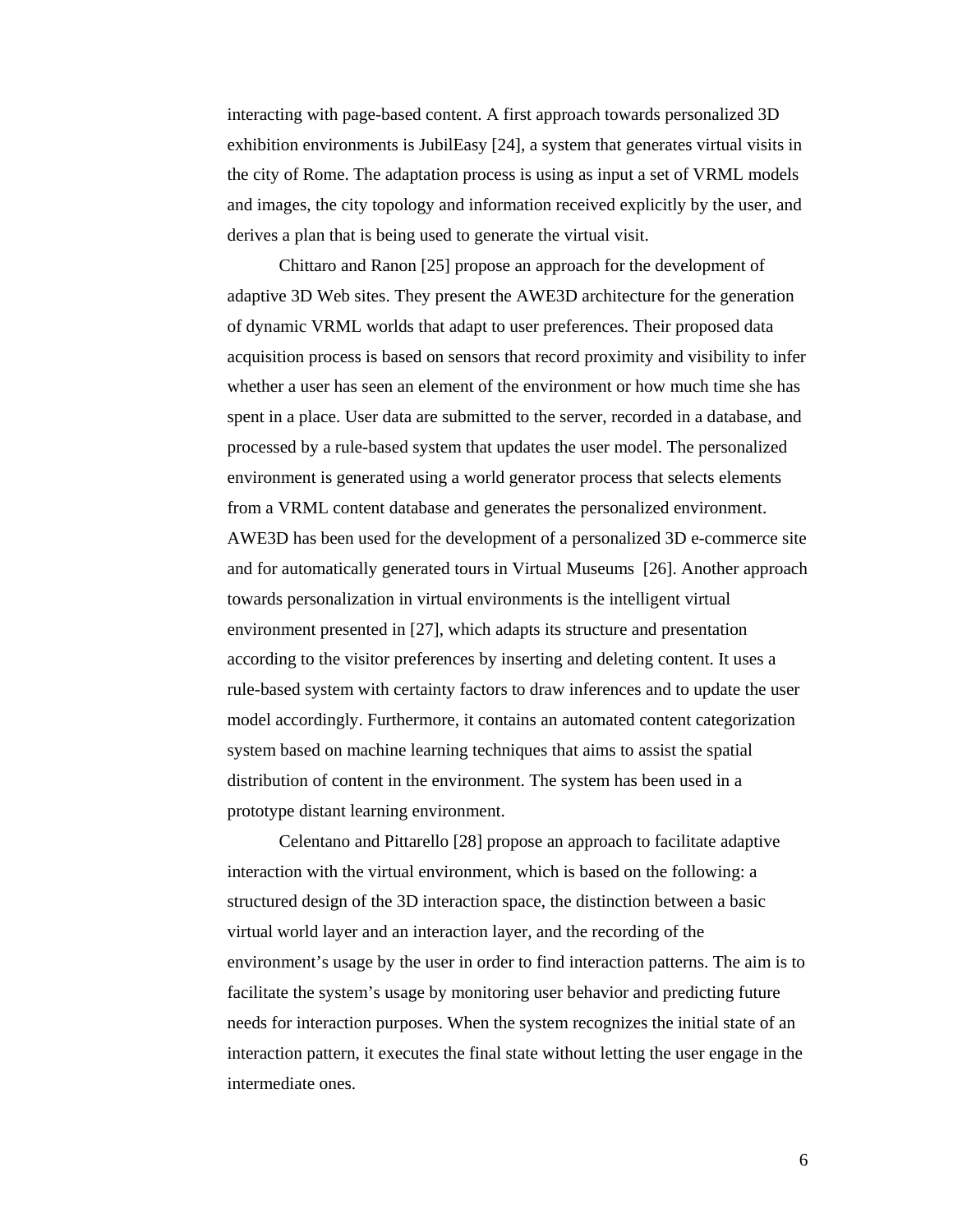Our proposed platform, PeVEP (Personalized Virtual Exhibition Platform), consists of a set of generic tools for the design and deployment of personalized virtual museum applications, based on an architecture that separates the content from the exhibition rooms and allows the dynamic generation of virtual exhibitions. The system functionality is supported by a semantic graph, defined by the designer, which contains an ontological description of the content and drives the user modeling process. Therefore, the environment is contextindependent, adaptive and provides a rich user experience.

## **3 The PeVEP Platform for Content Personalization**

The PeVEP platform for designing and implementing virtual exhibitions with content personalization is based on four methods that enhance a static 3D environment with dynamic characteristics: user model generation, content presentation, user model update and user clustering. The retrieval approach can be classified as Content Based [29]. In the next paragraph a full user interaction session with an application based on this platform is presented.

When a new user enters the environment for the first time, a user model is assigned to her based on stereotypes [30] that correspond to her selection of an avatar, i.e. her graphical representation in the 3D environment. While the user is browsing the environment, her navigation and interaction with content are monitored and the recorded behavior is utilized to make assumptions about her interests and preferences, which are then incorporated into the user's profile. At any time, the user can ask to be transported to a personalized environment, which reflects her assumed preferences and recommends new content that might be of her interest. The user can also join communities with similar preferences, visit other personalized environments, and exchange opinions about the content. User interest groups are proposed by the environment through an automated clustering process.

From the designer's point of view, the platform can be employed to construct new dynamic virtual museums without having to define explicit rules for content personalization and adaptation. The designer has to provide the 3D content, i.e. the rooms and objects of the environment, the semantic graph, i.e. an ontological description of the content, and the user stereotypes that contain templates of estimated initial user preferences concerning the content. A

7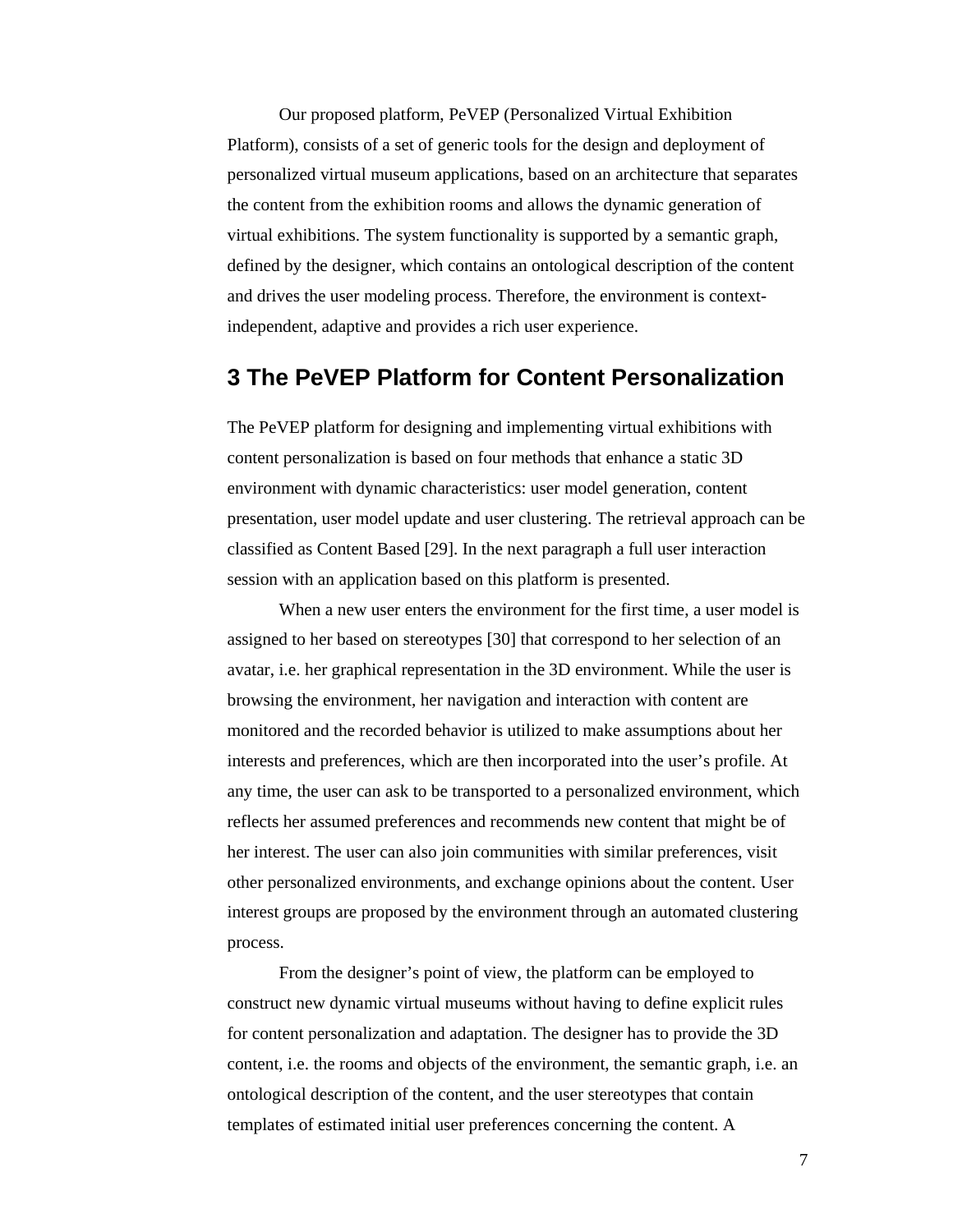presentation process then creates the exhibition rooms and distributes the exhibits dynamically based on the above data. The personalized environments depend on the interaction history of the respective users. Furthermore, exhibitions generated using the proposed framework can be easily adapted or enhanced by altering or inserting new 3D content and making appropriate changes in the semantic graph and/or the user stereotypes.



**Fig.1** The architecture of the PeVEP platform

PeVEP is based on a client-server architecture (Fig.1) and has been implemented using Web technologies, i.e. VRML, Java, Java3D, and TCP sockets. The users interact with the environment on the client side and user modeling takes place on the server side. This schema follows the paradigm of decentralized user modeling architectures [31], and allows clustering of users into groups with similar preferences. This paradigm is necessary to support multi-user environments and for the immediate adaptation and expansion of exhibition data by the designer. The rest of this section describes the architectural components in detail.

## **3.1 The Semantic Graph**

A vast number of applications that utilize user modeling methodologies try to address the user's need for quick and efficient access to a subset of information that meets her interests and preferences, without having to search through a larger set of objects. A widely used term in the literature for describing these applications is recommender systems [13, 16, 17, 29, 30, 32, 33]. A distinctive characteristic of these systems, compared to information retrieval and filtering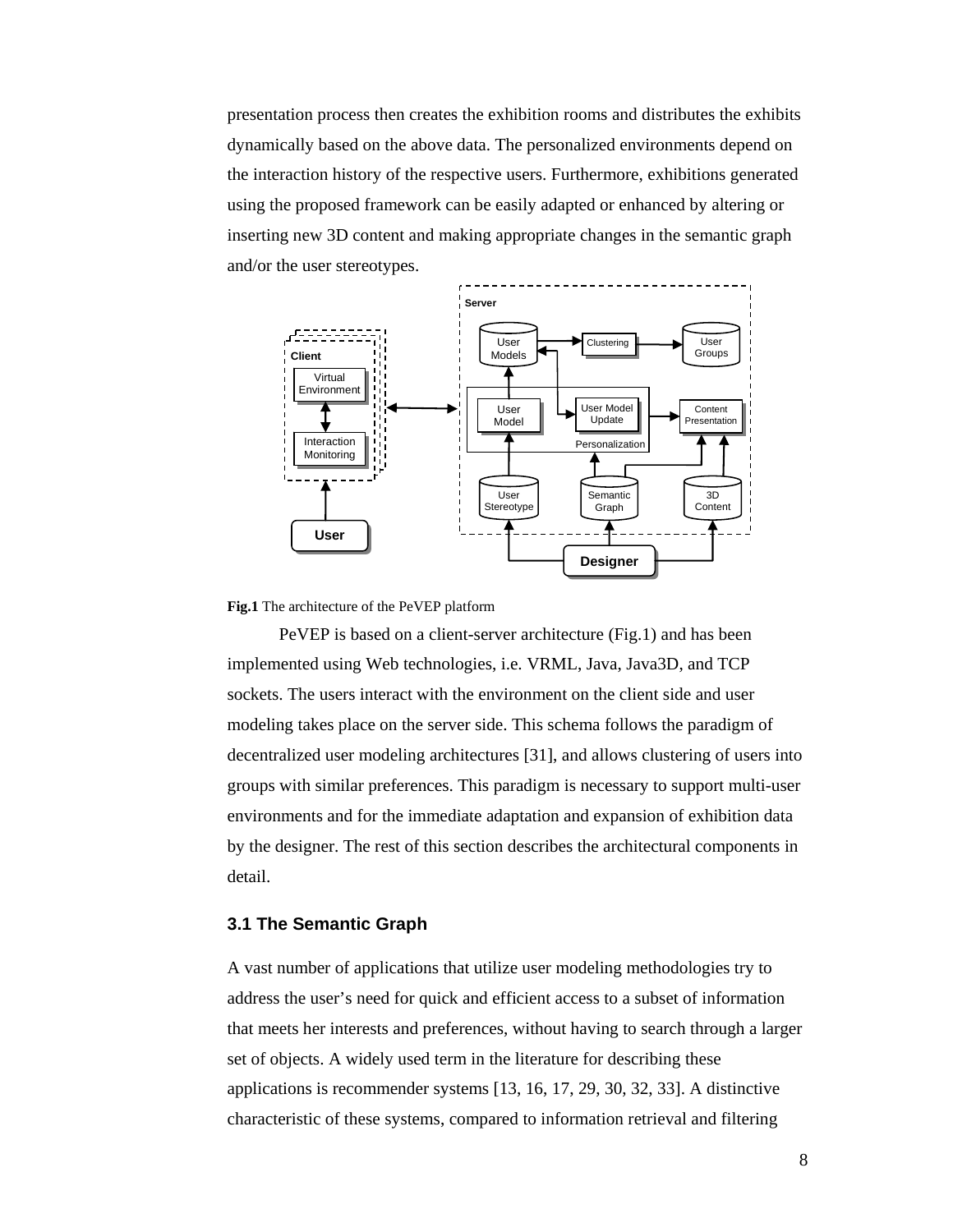systems and search engines, is the output of individualized information based on a priori knowledge about the content and assumptions about user preferences.

A thematically uniform set of objects can be grouped together and categorized based on a number of criteria; relations can be determined between objects and categories or between categories themselves, e.g. relations of affinity and inheritance. For example, in an art exhibition, exhibits can be grouped with respect to their creators, the epoch or the style. These categories can be generalized into broader categories or specialized into subcategories. A categorical hierarchy of this type forms a tree with nodes being the categories and edges being the relations between them. The entirety of the categories can thus be represented as a forest (a set of distinct trees). Parent nodes in each tree imply categories with broader meaning than their children, and the respective relations can be viewed as inheritance relations. Nodes of different trees can be connected implying a semantic union relation. Because of the union relations this categorization scheme is used as a graph instead of a forest in the context of determining related categories. Let level 1 be the level of the most specialized categorization nodes for each tree and the parent of each node at level N be placed at level N+1. The actual objects are attached, as nodes, to the categorization trees using connection(s) with one or more level 1 category nodes via an instance relation. Thus, the resulting structured hierarchical semantic taxonomy forms a directional graph, the Semantic Graph (SG), in which nodes (distributed into levels) stand for objects and concepts, edges represent the relations between them [32, 34, 35] and the levels represent the degree of generalization. In this taxonomy, the actual objects are considered as level 0 nodes, although they do not necessarily belong to only one tree.

Figure 2 presents a sample part of a semantic graph that is used for categorizing movies-related content. The dashed line is a union relation that connects two categories belonging to different trees. In the example the node Genre is divided into two subcategories, the nodes Science Fiction and Comedy. The Extra Terrestrial appears in a science fiction movie directed by Stephen Spielberg. Thus, its 3D representation can be connected to the nodes 'Science Fiction' and 'Stephen Spielberg'. The union relation between 'Woody Allen' and 'Comedy' nodes implies an affinity association between the famous director and the comedy genre.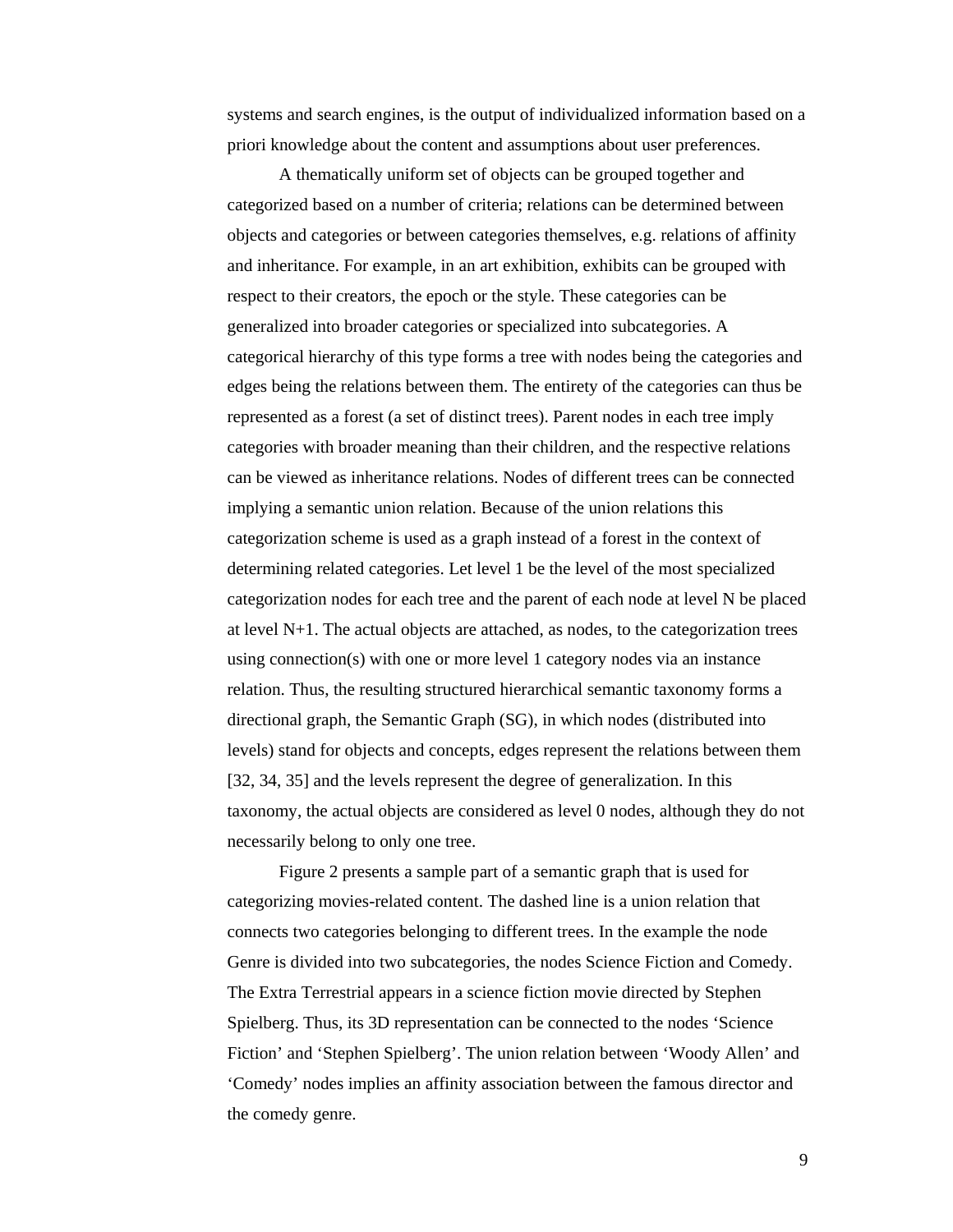

**Fig. 2** A part of a semantic graph for categorizing movies. Level 0 is the objects level.

Let A be the node at the lower end of a categorization edge and B the node at the upper end. All edges (which represent the aforementioned relations) have a numerical weight in the range of (0, 1], which is the degree of membership of the object or concept that node A represents to the set that the node B portrays. The use of the degree of membership is analogous to the respective term from the Fuzzy Set Theory [34]. For example, Stephen Spielberg can be said to be a well known American Director, so the degree of membership of this director in the 'American Directors' category is significant. In the case of union edges, the weights represent the degree of association between the connected nodes. The choice of weights can be made by using expert knowledge or by using machine learning techniques. The degrees of membership and the degrees of association are used during the execution of the personalization-recommendation algorithm.

In the PeVEP platform, the SG is the core element, because it drives most computational procedures:

- modeling user preferences in the environment,
- providing recommendations to users,
- clustering (and searching for) users with similar preferences, and
- dynamically distributing the content into separate rooms and determining the connections between them.

The authors argue that the SG facilitates the access to the exhibition's content repository, by reflecting a natural content interpretation, effectively serving the users' informational needs and preferences.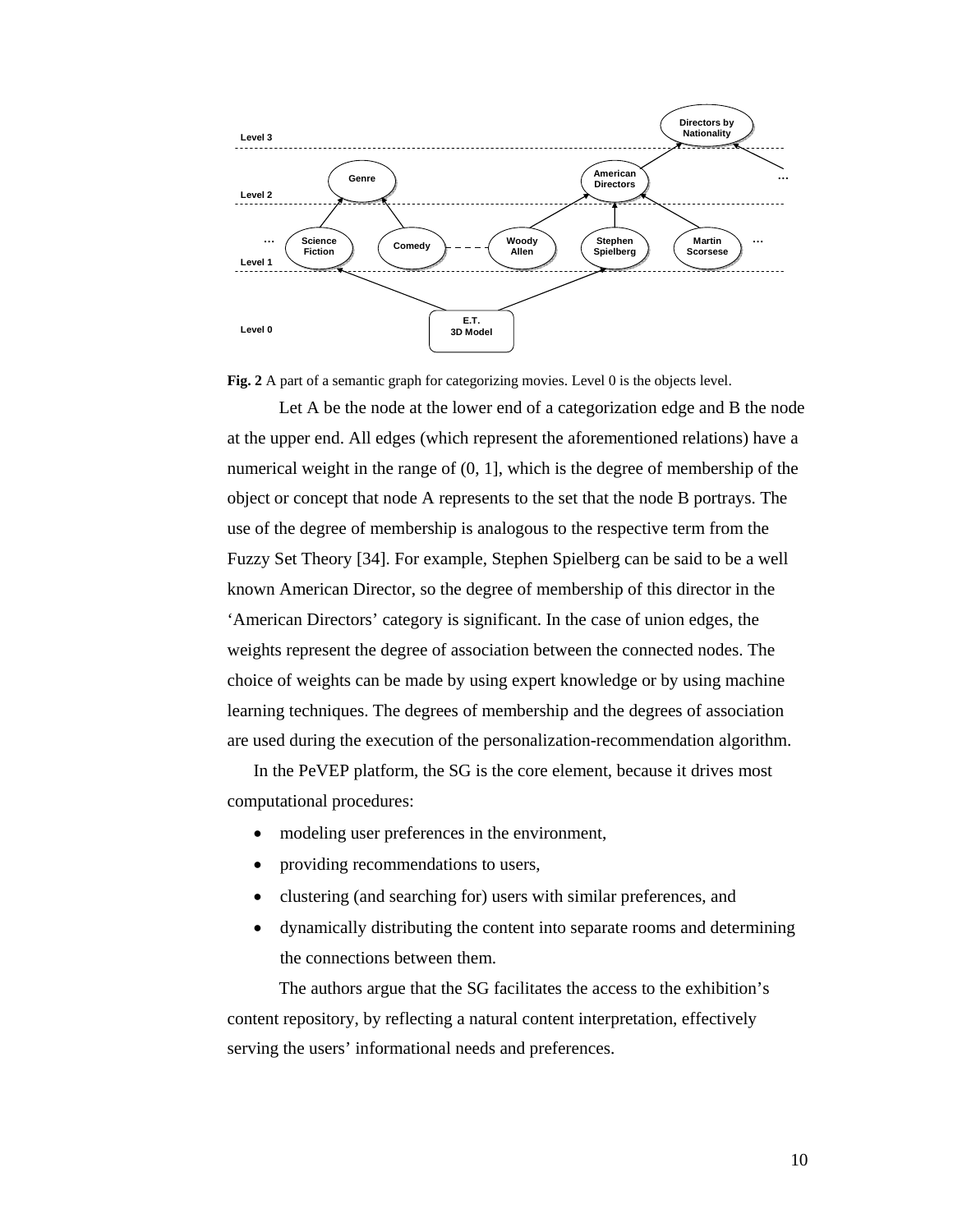### **3.2 Dynamic Content Generation and Rendering**

The hierarchical structure of the SG is used for the creation of the virtual exhibition's spatial structure. Each categorization node can be represented by a set of interconnected rooms. Rooms that represent conceptually relevant nodes (as portrayed in the graph) are also connected via doors. This approach provides a multidimensional navigation paradigm, in which rooms are connected based on their semantic similarity. A user can navigate inside the exhibition environment and browse the content by following paths that correspond to any of the concepts that can characterize it. E.g. a room with objects from Steven Spielberg movies is connected with the room of American directors (at a higher level). By dynamically structuring the environment, the effort of designing and creating every room in the exhibition is reduced to a minimum.

The designer provides a number of template rooms that are used by the client application to construct the actual exhibition rooms. The system requires a default template room and, optionally, any number of thematic rooms related to existing categories of the semantic graph. Each template room is a 3D model of a section of the museum environment, in which two types of objects are inserted: doors and exhibit containers. When the client application has to construct a thematic room, it requests from the server to search for a predefined template that matches the respective category. In the case that no such template exists, the default room is used. Then, the system dynamically links the room with related ones using doors, each labeled by the name of the room it leads to. Finally, the exhibits are dynamically placed in the containers whose positions are defined by the designer. A default exhibition is constructed by creating an entrance room that is connected to all the general (top-level) category rooms of the semantic graph.

The collection of objects that will populate each room is generated by traversing the graph downwards, from the respective categorization node to the set of object nodes. The number of objects can be significantly large, especially when browsing the content of higher-level nodes. In that case, objects are distributed into a set of interconnected rooms, each containing a subset of the total exhibits of the same node. In a real exhibition, thematically related exhibits are, ideally, placed in adjacent rooms. Similarly, the doors in the virtual exhibition connect rooms that belong to the same categorization node, the parent node, or sibling categorization nodes i.e. nodes with the same parent node in the SG. The

11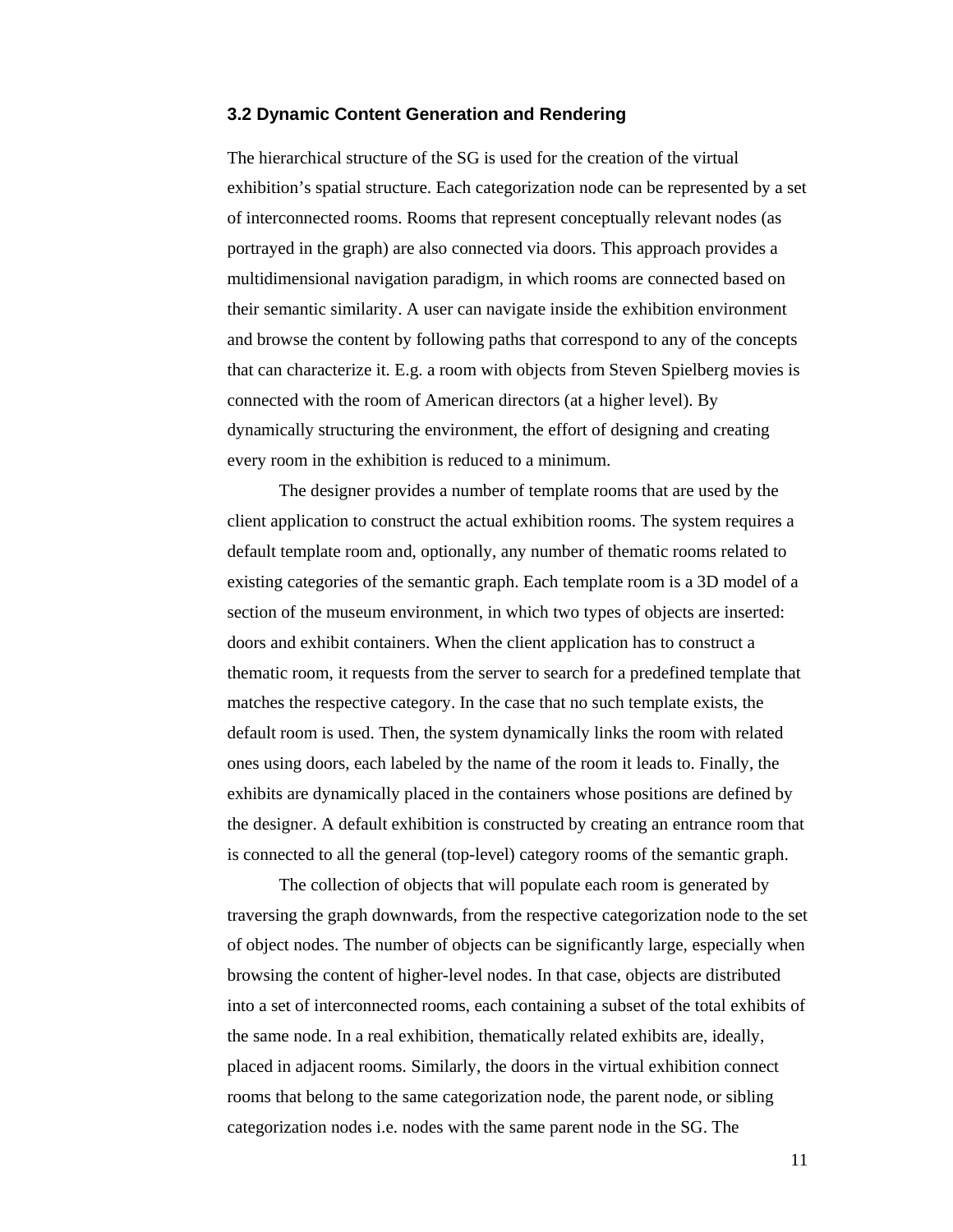metaphor of a navigation panel provides access to rooms that represent lowest levels of categorization i.e. these rooms represent specialized categorization nodes that are connected via a generalization edge to the current room's node. This approach is used in order to avoid overwhelming the user with a potentially vast plethora of doors. A navigation panel can also be viewed as a dynamic door, since the room that the user will be lead depends on her choice.

Figure 3 sketches a room in the virtual museum, which could have been generated for a part of the graph in figure 2. This room is the second thematic room that corresponds to the "American Directors" categorization node, which is a level 2 categorization node. The room contains exhibits that are related (indirectly) with the room's node, through that node's children, which correspond to American directors. The user can navigate sequentially to the rest of the rooms that belong to this categorization node, through doors that exist in this room, i.e. there are two doors in this room that lead to the next and previous rooms for this node, since more than one room was generated for the "American Directors" node.

In order to facilitate horizontal navigation, each node should be linked to the previous and next sibling nodes (if any). This is implemented using doors in the corresponding rooms, i.e. each room of a node contains two doors that lead to the first room of the previous and next sibling nodes. In the diagram, the previous and next sibling rooms are the "French Directors #1" and "British Directors #1" rooms. There is also a door that leads to a room of the parent node, the "Directors" node. Finally, as the "American Directors" node is not a lowest level categorization node, a navigation panel exists, to provide options for moving to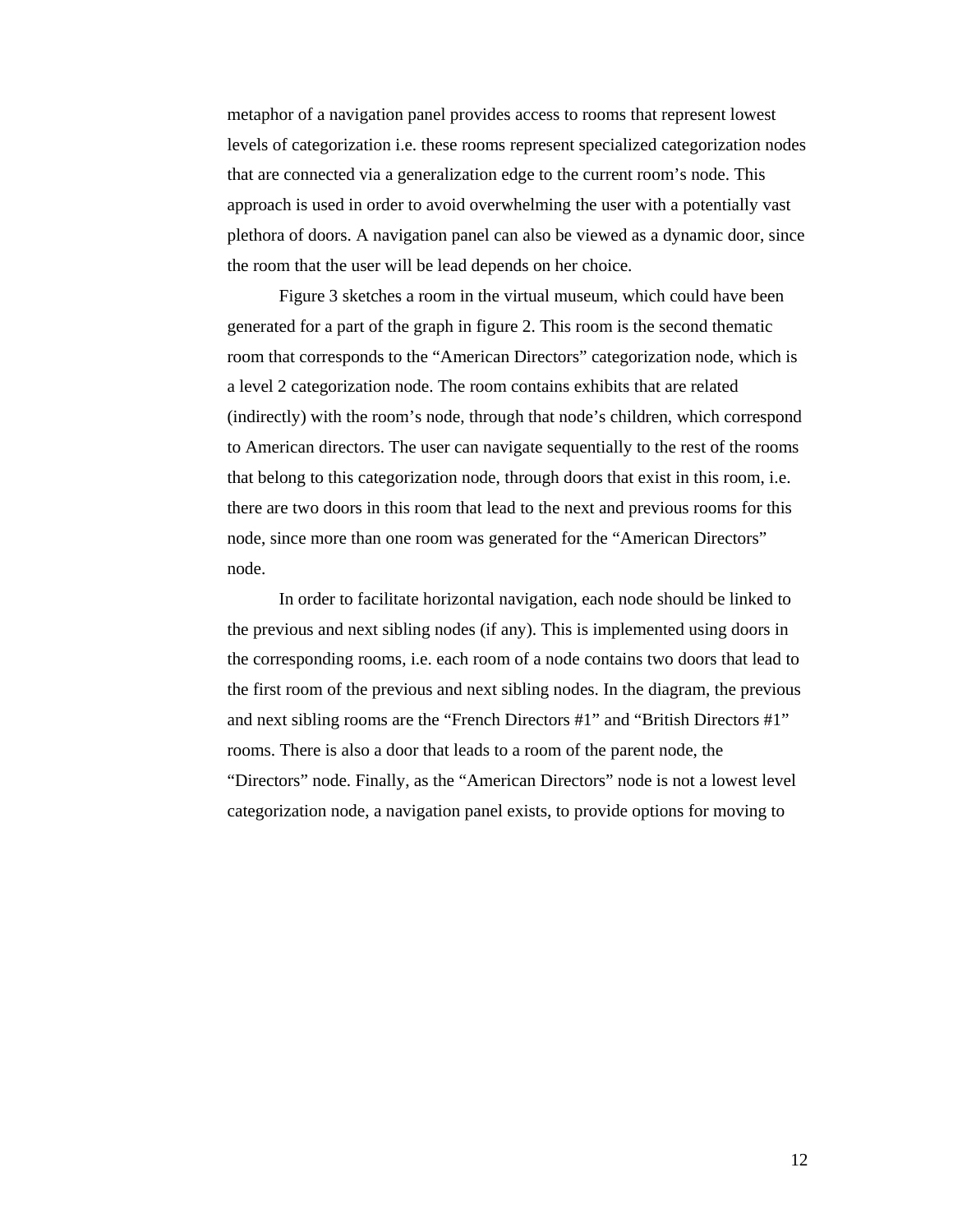

more specialized rooms, i.e. rooms of specific American directors.

Fig. 3 Schema of a thematic room, generated from a semantic graph that categorizes movies.

This arrangement allows every room, regardless of generalization (level) to contain exhibits. However, the rooms of the lowest level nodes provide the greatest degree of specialization. While navigating, the user moves between rooms of the same generalization level, as she would move inside a real exhibition. She uses the parent door and the navigation panel in order to move between different levels of generalization (as they are represented by levels in the graph) and browse rooms using different subtrees of the graph.

## **3.3 Personalization**

All available objects in the PeVEP platform are categorized by the SG in a semantic taxonomy. When and if a user is interested in a certain object, it can be assumed that she is also interested in one or more categories to which the object belongs (she likes the movie series Star Wars because she likes sci-fi movies). If this belief is reinforced during the interaction with the system by showing a tendency to interact with similar objects, a recommendation set with members originating from this particular category would probably be a preferable choice. The user model is an instance of the SG, with all nodes being given a numerical value (positive or negative), which represents the degree of interest that the user is assumed to have for the term or object that the node portrays. The process of calculating these degrees of interest is analytically explained in the next paragraphs.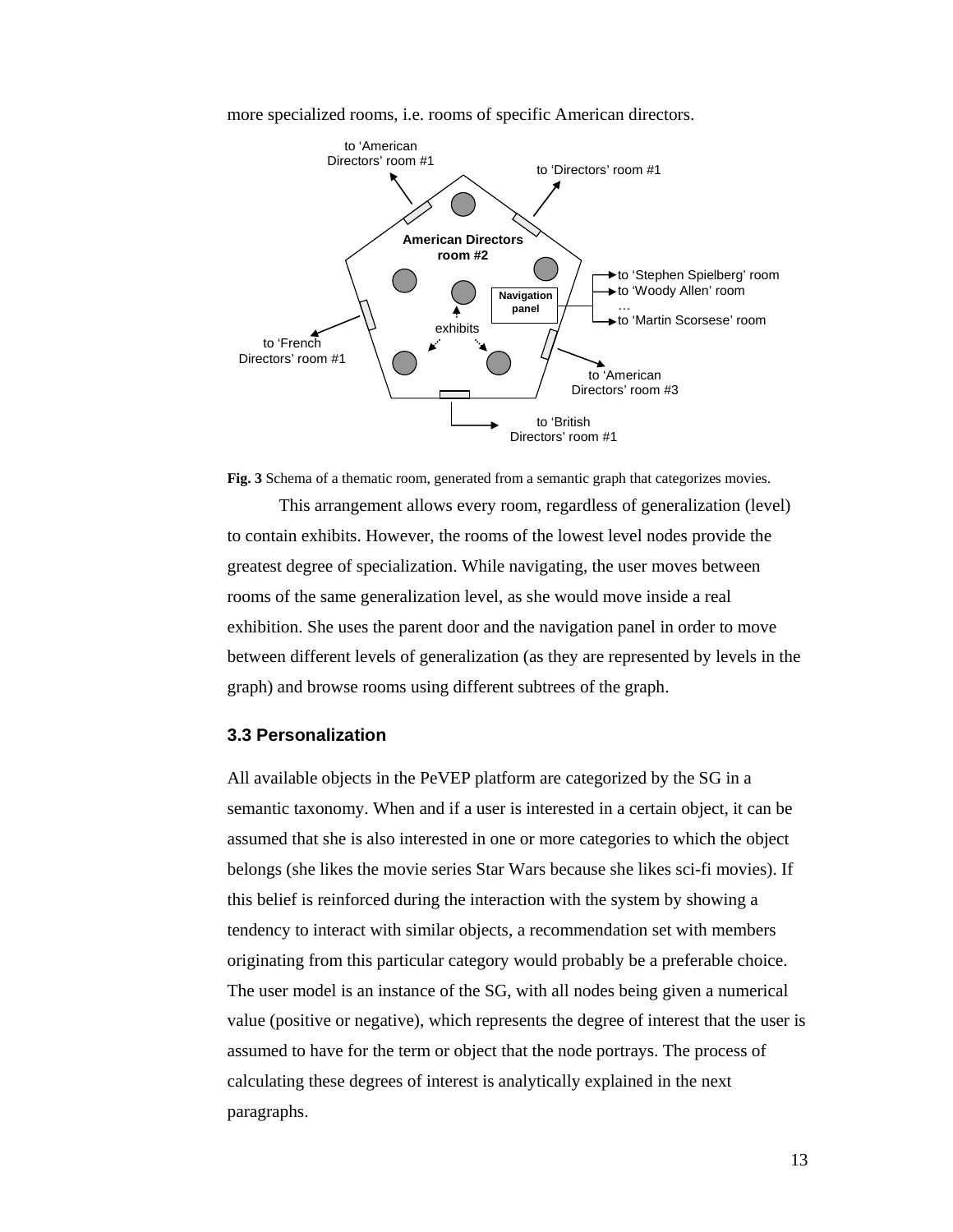## *3.3.1 User Stereotypes*

As stated in [11], the explicit creation of a user profile may annoy users that are unwilling to state their interests and to provide information about themselves and thus lead to user models that do not actually reflect the user preferences. Therefore, an indirect method for creating an initial user profile has been utilized, in which a set of stereotypes [30] is used to initialize the model of a new user. At registration time, the user selects an avatar from a provided library. Each avatar is related with assumptions about a user, which are lexical values of properties defined by the designer. A possible set of properties can be age, sex, education or anything that is considered to characterize the users and the respective values can be young, old, female, male, high, low etc. The stereotypes are rules that relate each value of each property with estimated degrees of interest for a set of nodes in the SG.

The degree of interest in the categorization nodes is calculated as follows. Initially all the categorization nodes have a zero value. For each value of each property, the degree of interest declared in a stereotype (if any) is added to the respective categorization node. This initial user profile is used for the formation of a recommendation set (which will be explained in the following paragraphs) prior to the user interaction with the 3D environment. This approach deals with the new user problem [29], with a reduced accuracy nevertheless. This is an initial estimation, however, and as the user interacts with the system, information is accumulated in the user model, updating it and thereby increasing its accuracy. The aforementioned methodology is based on researches [36, 37] that state the possible relation between the choice of an avatar by the user and the users' intrinsic characteristics and personality trades. Expert knowledge and/or user segmentation researches can be used to create the set of stereotypes.

## *3.3.2 Data Acquisition and User Profile Updating*

The algorithm that updates the user profile based on her interactions uses a mechanism that propagates from the lowest levels of the semantic graph towards the upper levels, i.e. an upward propagation mechanism. Initially, it collects the summing degree of interest for each object node of the SG that the user has interacted with. This is the result of a monitoring process that takes place on the client side. A variety of acquisition methods is used, such as measuring the time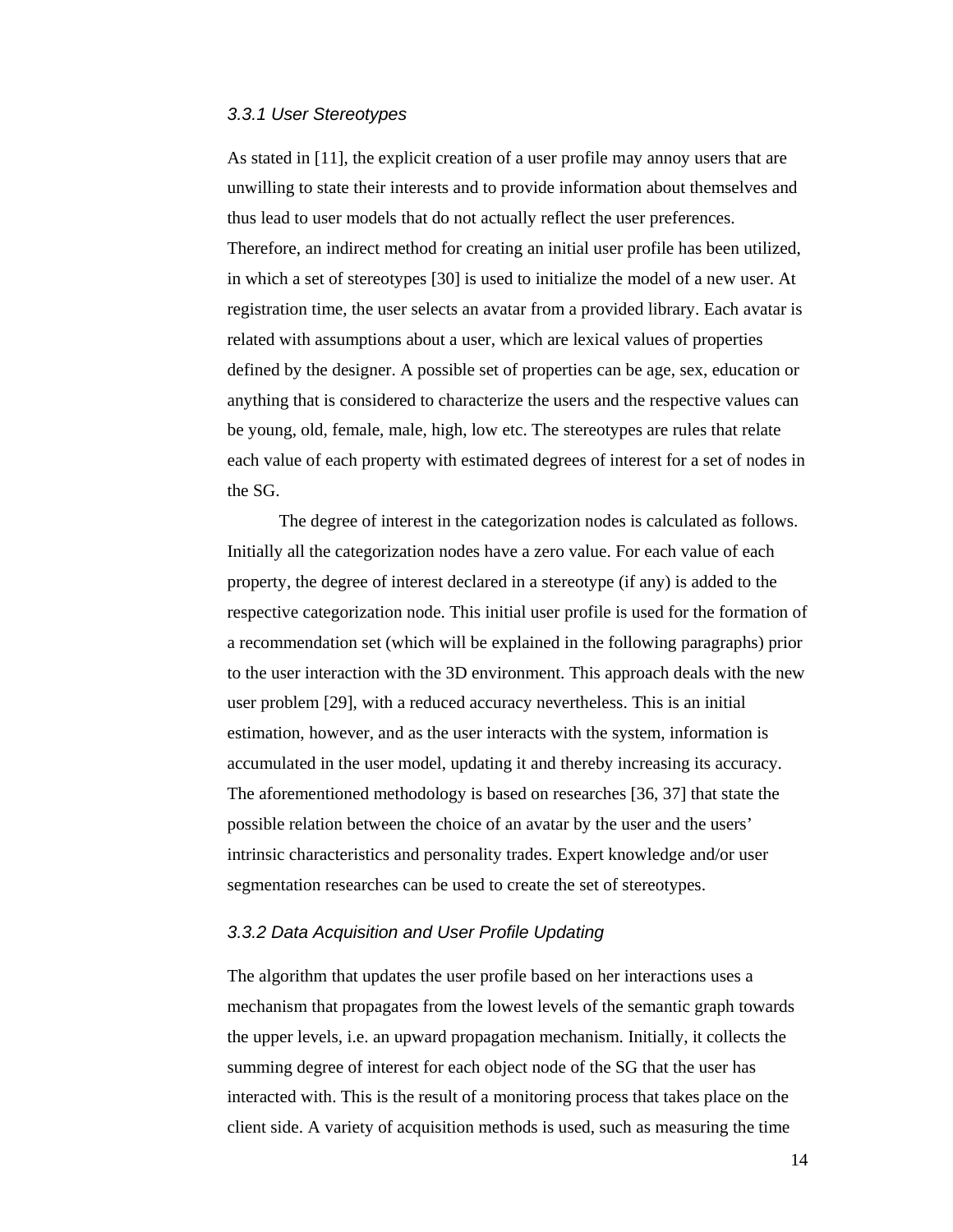spent by the user observing an object, taking into account the type of interaction, and providing a rating system that lets users express their preferences. The framework supports various types of acquisition methods and interpretations. At the end of this step, all object nodes have a degree of interest ranging from negative values (dislike for the particular object) to positive values (positive interest).

In order to include the union connections in the propagation mechanism, these connections are implemented as follows: each union relation in the SG is represented with a dummy node (union node), which is placed at one level higher than the maximum level of the categorization nodes it connects. These nodes are connected to the union node with dummy relations that have weights equal to *w*, where  $w^2$  equals to the degree of association of the union relation. For the rest of the paper we refer to both categorization and union nodes with the term *semantic nodes*.

Let *SN* be a semantic node and *DI*(*SN*)<sub>t</sub> the degree of interest in node *SN* at time instance *t*. Let  $CSN = \{CSN_1, CSN_2, \ldots, CSN_N\}$  be the set of children nodes of node *SN*, with  $DI(CSN_i)_t$ ,  $i \in [1,N]$  being the respective degrees of interest. Let also *Wi* be the weight of the edge that connects *CSNi* to *SN*. Then, the degree of interest at time instance *t*+1 for node *SN* is calculated by:

$$
DI(SN)_{_{t+1}} = \sum_{i=1}^{N} (DI(CSN_{i}), \, W_{i}) + DI(SN),
$$

Calculations begin at level 0 (the object nodes level) and they proceed level by level until the maximum level of the SG. Object nodes maintain the values from the initial step. The resulting degrees of interest comprise the updated user profile. This process is depicted in figure 4.



**Fig. 4** Updating the User Profile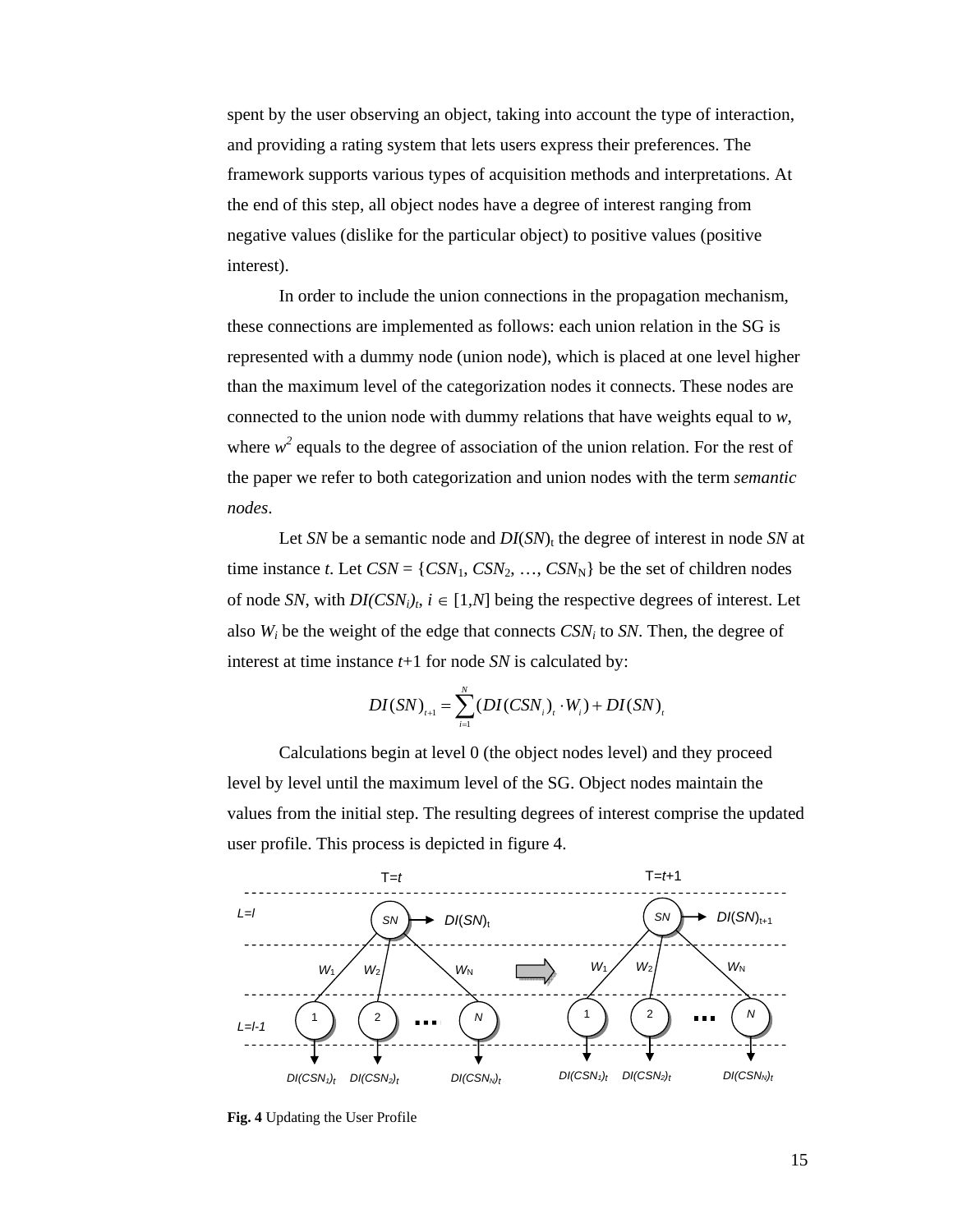### *3.3.3 Adaptation of the Environment*

For the creation of a personalized room, a set of objects are chosen to be recommended to the user by populating the room with them. This task is realized using a downward propagation mechanism based on the user model. This mechanism is computationally equivalent to the upward propagation mechanism described before, having only the opposite direction. During the downward propagation procedure, an estimated degree of interest is assigned to the object nodes. The choice of objects that will be part of the user's personalized room depends on the ratings of the respective object nodes. The *M* top rated nodes of level zero (the level with the object nodes), where *M* is the capacity of the room, are chosen. Variations of the proposed exhibits can be produced by employing methods, such as to insert a few random elements to increase the diversity, or to avoid selecting objects that the user has already interacted with.

Let us describe the downward propagation mechanism. The following computations begin from the top level in the graph and reach level 1 (lowest concept nodes level). Let *SN* be a semantic node and  $DI(SN)$ <sub>t</sub> the degree of interest in node *SN* at time instance *t*. Let  $PSN = \{PSN_1, PSN_2, ..., PSN_N\}$  be the set of parent nodes of node *SN*, with  $DI(PSN_i)_t$ ,  $i \in [1,N]$  being the respective degrees of interest. Note that the values of the nodes in the upper levels have already been calculated for time instance t. Let also  $W_i$  be the weight of the edge that connects P*SNi* to *SN*. Then, the degree of interest at time instance *t* for node *SN* is calculated by:

$$
DI(SN)_t = \sum_{i=1}^{N} (DI(PSN_i)_t \cdot W_i) + DI(SN)_t
$$

After the new degrees of interest have been determined for all the concept nodes, we normalize all the degrees of interest for these nodes, by dividing their values with the maximum calculated degree of interest. This normalization allows for newly acquired changes of interest to be able to significantly modify the interest values, even after a graph has been active for a long time. Subsequently, the degrees of interest for object (level 0) nodes are calculated by:

$$
DI(SN)_t = \sum_{i=1}^N (DI(PSN_i)_t \cdot W_i)
$$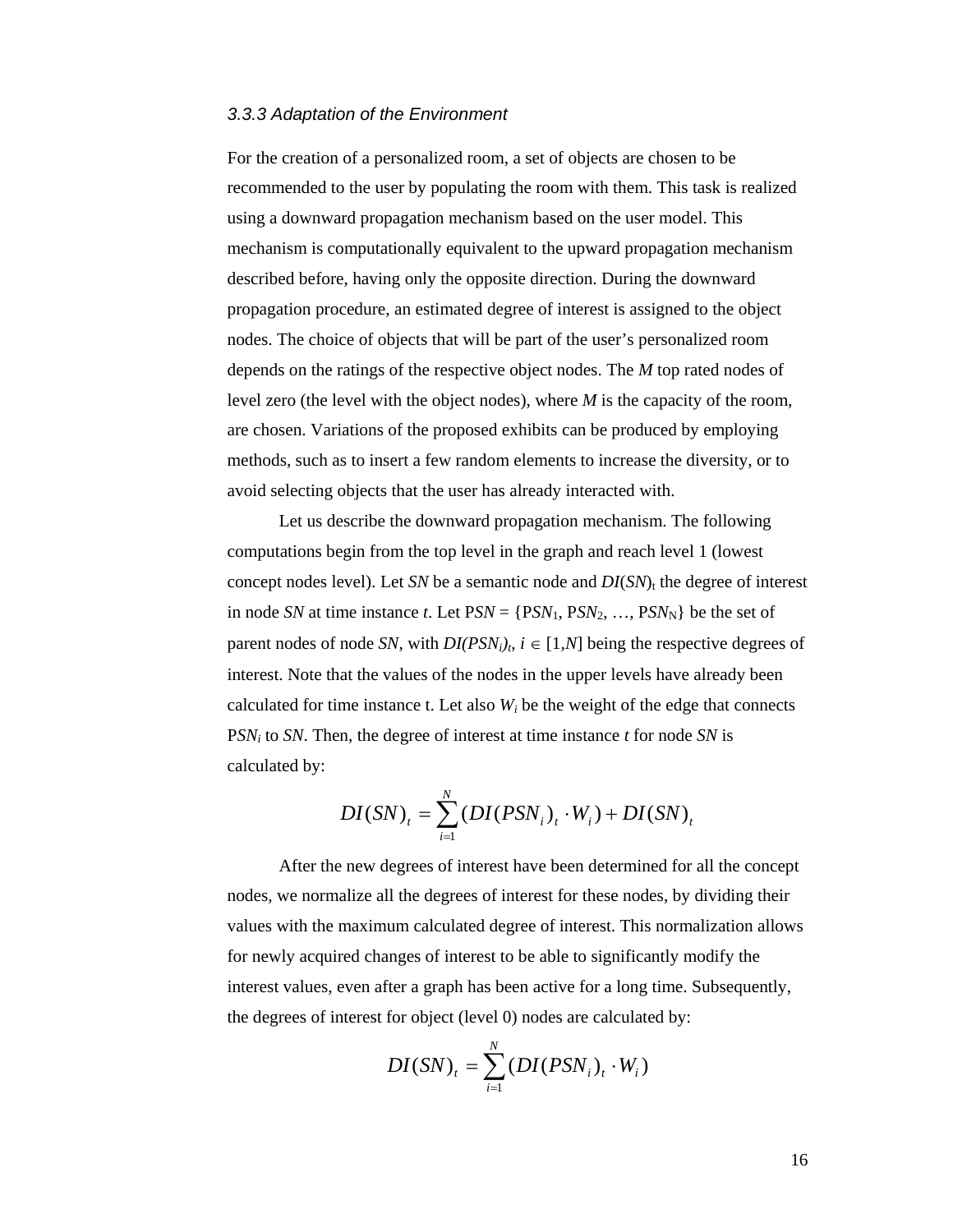The last equation certifies that the contents of the personalized rooms depend only on the interest values for concepts. Thus different exhibits may be selected with each visit or update, as long as they relate closely to the concepts the user is interested in.

Besides the selection of the recommendation set, a personal room should also have connections to other rooms of the virtual environment, allowing the user to further explore the exhibition. The set of rooms that are connected to the personalized room should also reflect the user's preferences. As mentioned earlier, every categorization node is represented as a set of rooms. So, to connect the personal room with the rest of the environment, *L* doors, where *L* is the door capacity of the personal room, are dynamically created. These doors are connected to a single room of each room set from the *L* top-rated level 1 categorization nodes of the user model.

## **3.4 Clustering and Formation of User Communities**

In Internet based applications, added grouping capabilities can promote the formation of e-communities, thus increasing the sense of immersion in the virtual environment, enhancing communication opportunities, and satisfying the need for social interaction and awareness. To create a group of users with similar interests and preferences in the proposed framework, the user models must be compared. By assigning a unique index to every node of the SG, a user model can be taken as a numerical vector with each item being the degree of interest in the corresponding node. The dissimilarity between a pair of vectors is computed using Euclidean distance.

Using the above distance metric, the users of the system are clustered using the k-means algorithm [38] during an offline clustering process. The initial number of random centroids for the algorithm is determined by the number of current users. We chose to produce clusters of users that contain an average of 10 users, in order to provide a fast and small list of users. An additional search option locates a given number of users with similar interests upon request.

The user can choose a personalized room from a subset of recommended rooms, the owners of which have been linked with her by the system, based on their interests. By using this approach, a personalized room can become a public space, in which different users can meet and communicate. The same holds for the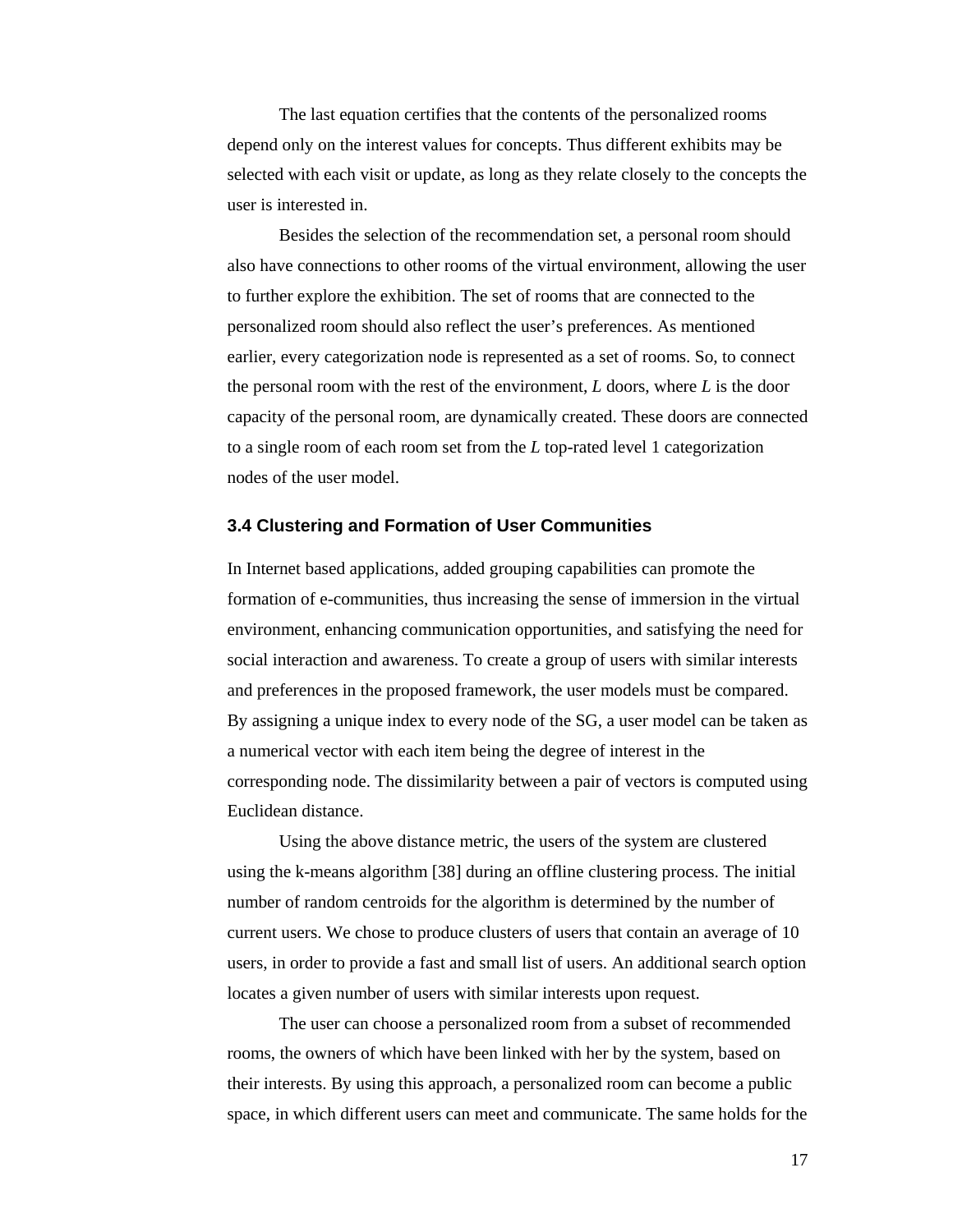rest of the exhibition. Considering the above, an environment created using the PeVEP platform can be viewed as a public exhibition space enriched with an arbitrary number of personal rooms, all being easily accessible.

## **3.5 The Design Process**

The designer's primary task is to create and/or choose the rooms and the objects, which are models created in a 3D modeling tool. After all the content is collected, the designer has to create a semantic graph that represents a hierarchical categorization of the content, using the provided authoring tool. A screenshot of this tool is provided in figure 5.





At run time, the system will choose the room, the exhibits and the links with other rooms, depending on the client's request and available data. The actual position of the objects and doors is defined by the designer using a special kind of object called a placeholder. Special conventions are used inside the room template models to denote these placeholders. The graphical properties of these placeholders (translation, orientation and bounding boxes) are defined through the use of 3D primitives (such as the cones in Figure 6) that are invisible during the rendering by the application client. Another task for the designer is to construct a set of avatars, which includes designing/selecting the respective 3D models and defining the avatar characteristics. The final task is to compose the stereotype rules that connect these characteristics to assumed user preferences i.e. to nodes in the SG.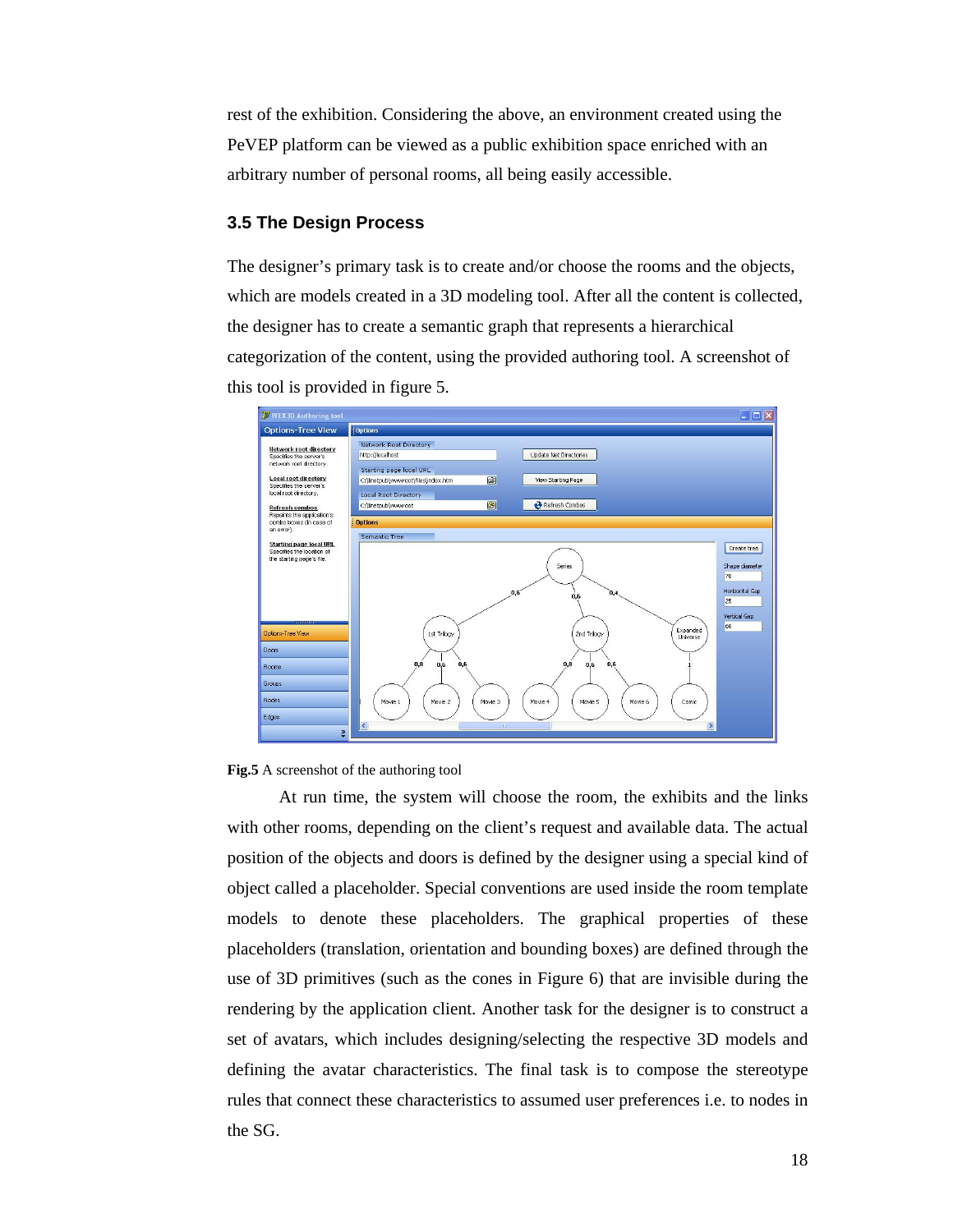

**Fig. 6** Construction of an exhibition room. The cones represent exhibit placeholders.

As the generated degrees of interest rely on the organization of the SG and the weights of its edges, the designer of the exhibition is largely responsible for the successful arrangement of the objects in personalized rooms. During our experimentation with the system, we concluded that it is best to avoid graphs with high levels, as they tend to become unmanageable. On the contrary, including many low level trees in the graph helps to better semantically describe the concepts and objects and fend off weight changes that affect a large percentage of the graph.

# **4. Case Study: A Science Fiction Museum**

In order to assess the PeVEP platform, a Virtual Museum concerning sciencefiction movies, has been developed. The users can navigate in thematically different rooms (e.g. containing characters, vehicles etc.), enter a personalized room with various exhibits that the user might enjoy, according to her interests, or enter online personal rooms of users with similar interests. The exhibition's content (3D models) has been created using external modeling tools and imported to the environment, while the authoring tool presented in Section 3.5 facilitated the construction, manipulation and maintenance of the SG and the system's database management.

As the users navigate inside the virtual museum, they look at exhibits that fall inside their field of view. Furthermore, the users have the option of manipulating an exhibit, i.e. rotating it in order to gain a full perspective. Presentation of additional information concerning the exhibit is achieved through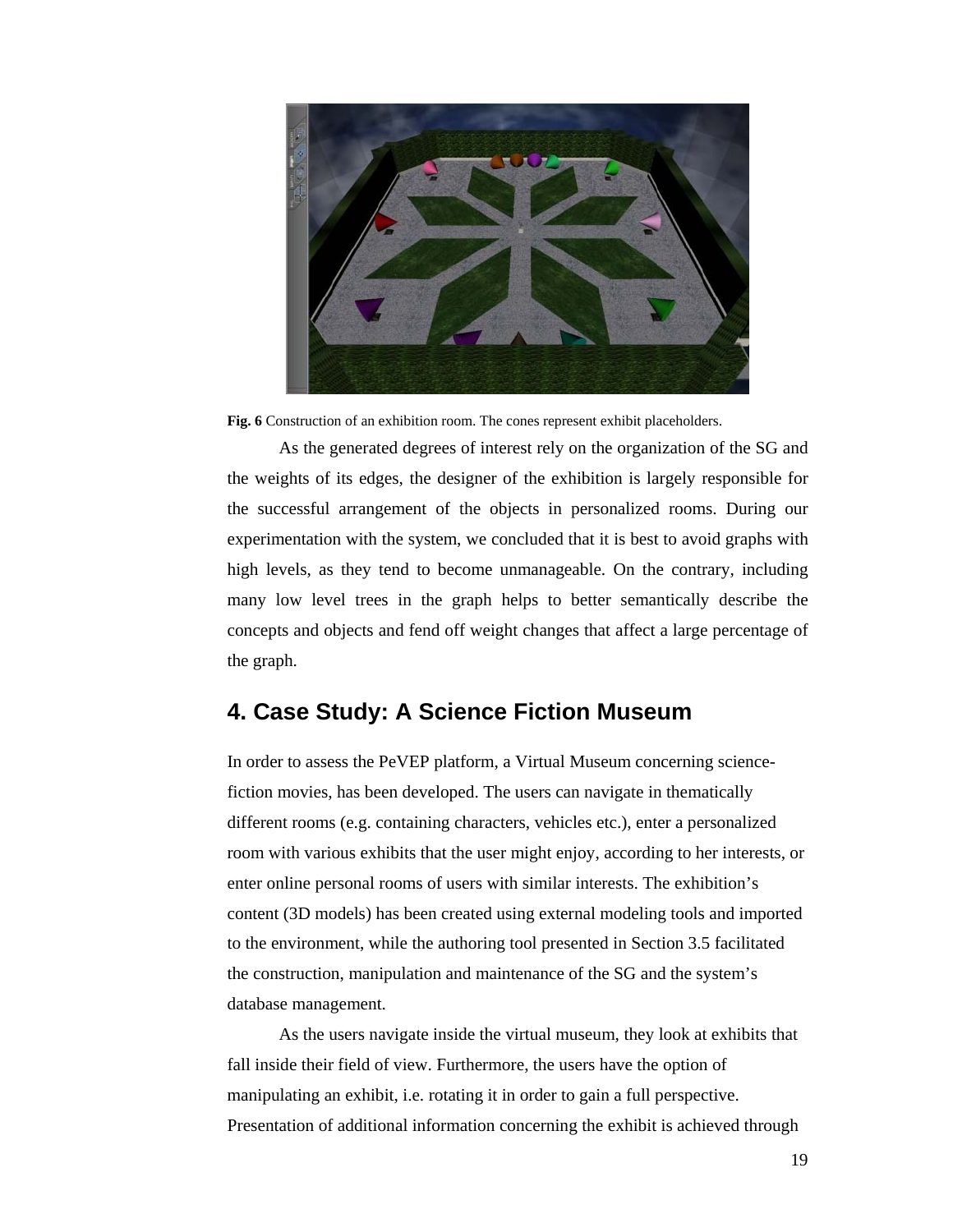description pages in a provided panel. The users are also able to provide feedback about an exhibit by rating it and entering their personal message/comment. At the same time, users can view comments written by others, chat with them, observe their actions in the virtual space (via their avatars) and enter their personalized room.

The initial assumptions concerning user preferences are based on stereotypes related to the avatar gallery, and consequent interaction in the exhibition's space provides the appropriate degrees of interest for the profile update. Three types of interaction are monitored (ordered by the degree of influence upon the rating of an object, ascending):

- *viewing time*: the time spent looking at an exhibit. It is considered that the more time the user looks at an exhibit, the more interested she is in it.
- *manipulation of an exhibit*: interaction with an exhibit has a stronger impact than viewing time, as the user expresses her preferences more explicitly.
- *commenting and rating exhibits*: users can write comments that others can read and rate the exhibits accordingly. There are three available rating values: positive, negative and indifferent, which can reveal the user's opinion directly.

User interactions produce degrees of interest that are used by the server to assembly the personalized room and to distribute its contents dynamically upon user request. Users have the added ability to be instantly transported to any exhibition room (including the personalized room), in order to access rapidly a desired category/exhibit room.



**Fig. 7** A screenshot of the Science Fiction museum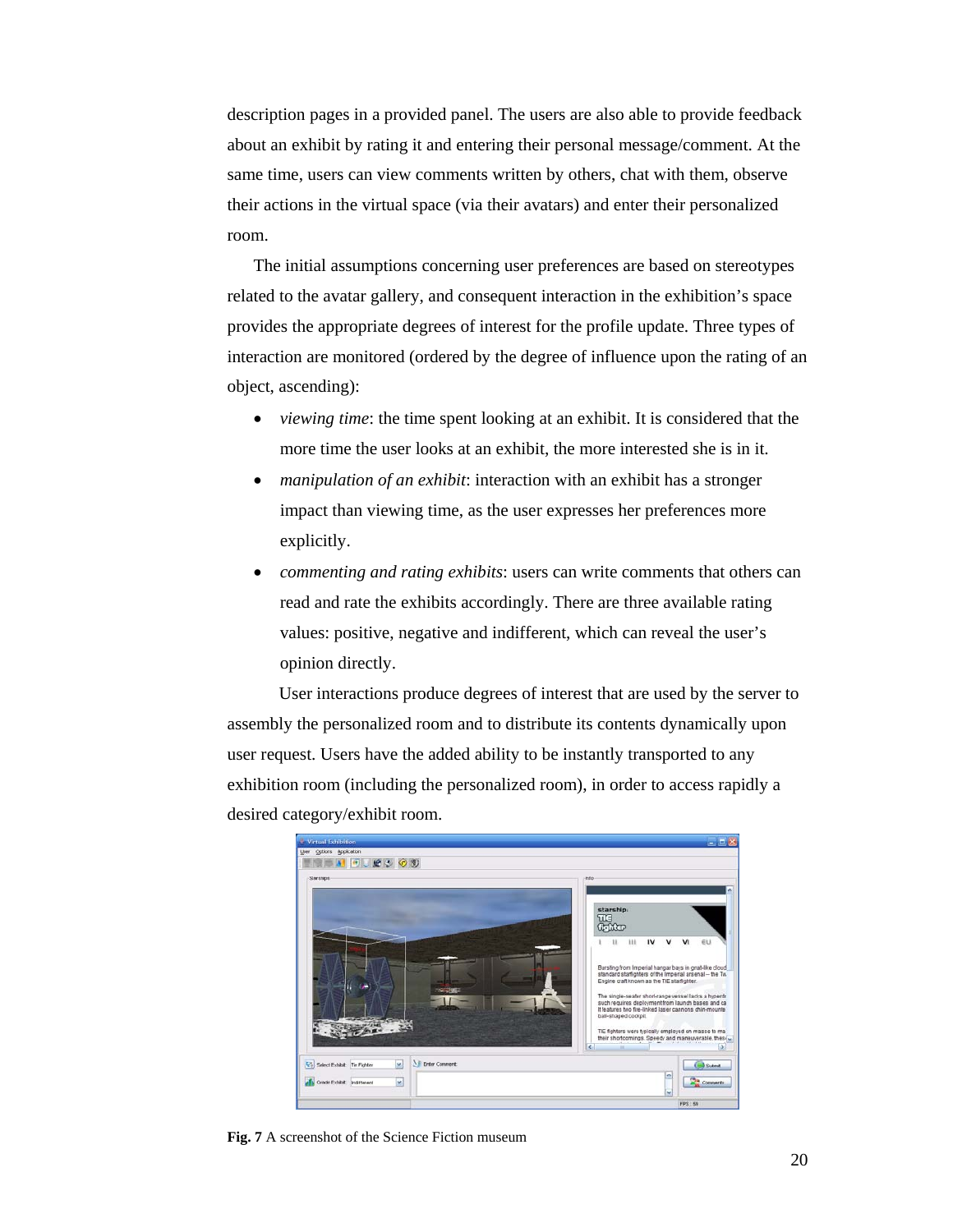The museum's content reached a total of 115 exhibits. Because of the intrinsic limitations of virtual environments that run over the Internet, the files have been processed by a polygon reducing tool. The content's categorization that produced the semantic graph was inspired by reviewing various sources regarding science-fiction movies. Another important issue was the creation of the museum's rooms and their structure (position of the placeholders etc). The content's aesthetics (futuristic style, space theme etc.) was taken into consideration towards a satisfactory exposure for the exhibits: five room templates were designed, three of them for generic use and two of them for specific categories. Finally, to account for different interests and preferences among the users of the target (user) group, a small number of avatars were chosen, along with their characteristic attributes. An appropriate set of stereotypes was also formed, in order to associate these attributes to initial user interests, aiming to provide a smooth new user experience. Figure 7 presents a screenshot of the virtual museum application.

# **5. User Evaluation**

Evaluating personalized Virtual Environments is still an uncharted area. Systems that include a wide range of user interaction capabilities are difficult to evaluate in terms of efficacy. In most cases, such evaluations can only provide analysis on subjective observations produced by the usage of those systems; thus the accuracy of the results depends on the users' dedication and motivation during the evaluation and the produced results are affected by individual preferences. Despite these inherent flaws, a user evaluation of the case study has been considered necessary, in order to provide insight on the effectiveness of the PeVEP platform.

During this evaluation, we calculate the degree of satisfaction of the users from the recommendations and monitor the evolution of this value over time. Additionally, we produce an overall rating of the environment and summarize our observations about the usage of the system in general.

A group of 25 users participated in the evaluation process, all of which were undergraduate students of an Informatics university department. The users had to interact with the system and then fill out a questionnaire that was given to them. Out of the 25 participants, 17 stated that they had a fairly good experience in such 3D environments, while 8 of them had almost never used a 3D application.

21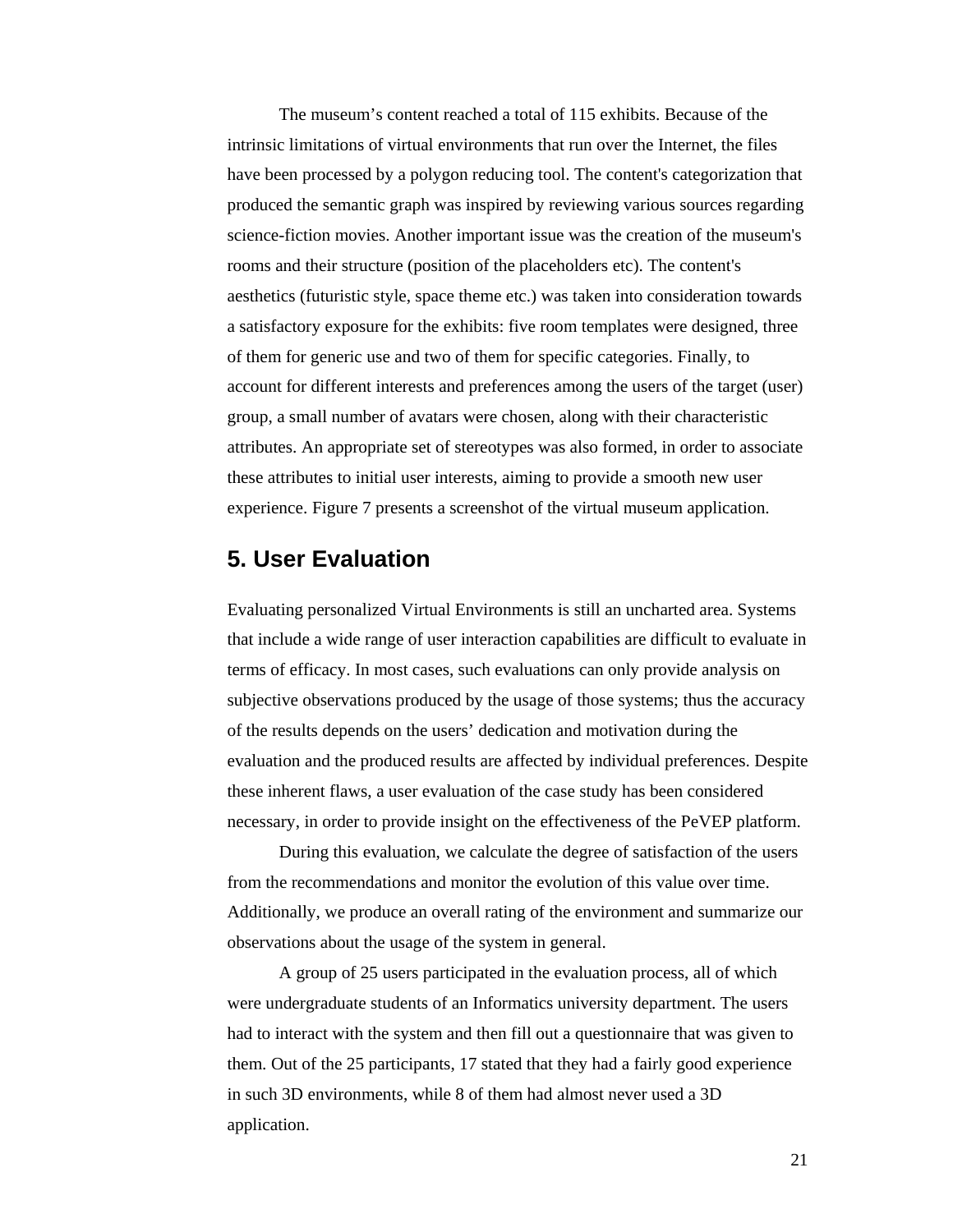In the first step of the experiment process, the user had to choose an avatar from the provided library, register into the system and state her opinion about the degree of representation by the avatar. After logging into the system, the user had to complete the main process of the evaluation, which included navigating in the personalized room, interacting with the recommended objects and finally navigating through the rest of the museum for a short period of time, interacting with other objects of interest. Every object in the personalized room had to be marked in the questionnaire as known or unknown to the user and to be rated in a scale of 0 (total dissatisfaction) to 5 (total satisfaction). This evaluation process was repeated three times, while the system was adapting her user model, based on the user interaction with objects. At the end of the evaluation, the participant was asked to rate her experience with the system, and write down comments. A discussion with each user followed their evaluation and any written comments were analyzed.





The analysis of the questionnaire provided results that are displayed in figure 8; 8a depicts the distribution of overall object ratings, while 8b displays the evolution of the object ratings average in each evaluation cycle. The overall rating average was formulated at 3.1. Although these are preliminary results, it can be inferred that the contents of the personalized room have matched user preferences to a satisfying degree. Additionally, user satisfaction by the object recommendations has improved from the first round of the evaluation to the last by an average factor of 11.65%. This improvement, although small, was considered satisfactory by the authors, as the duration of the interaction periods was small and object recommendations are implicitly influenced by the initial collection of objects contained in the personalized room, during early user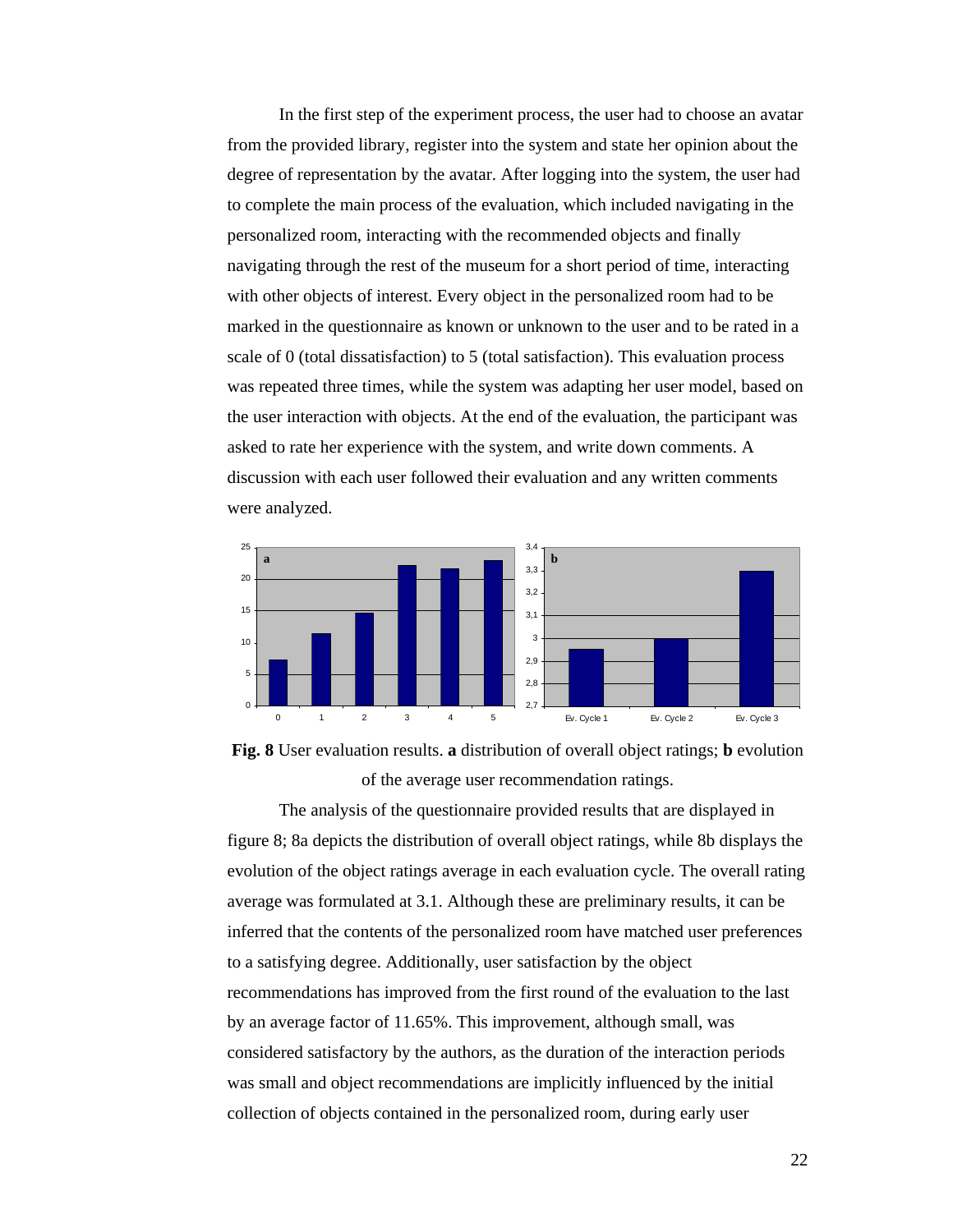interactions with these objects. We have also measured the total user satisfaction from the system, which produced an average of 73%.

The discussions with the users and their comments produced the following observations. First, the quality of the rendered graphics played an important role in object rating and therefore affected total user experience, i.e. visually appealing, high-resolution models appeared to be more interesting than lowresolution models with poor quality textures. Additionally, the quality of navigation (smooth movement, collision detection etc.) and the interaction capabilities of the objects significantly influenced user opinion. Several users stated that if the aforementioned factors were improved, the total system rating would probably be higher. Overall, the experience gained during the conducted user evaluation, indicates that intrinsic characteristics of dynamic 3D environments have an important impact on user satisfaction about the set of the recommended objects.

# **6 Conclusions and Future Work**

This paper presented a user-oriented platform for designing and executing virtual exhibitions. Implicit generation and adjustment of user profiles allows applications that have been implemented on this platform to dynamically adapt content presentation to user interests and preferences, based on user stereotypes and prior interaction of users with exhibits. A semantic graph is used as a basis for both content categorization and user modeling. This semantic representation of content enhances presentation capabilities and simplifies the alteration and/or extension of existing environments. Additionally, it is possible to detect similarities among user models, leading to the formulation of user interest communities. A case study i.e. a science fiction virtual museum has been implemented, in order to gain insight about the effectiveness of this approach. A user evaluation of this case study produced favorable feedback towards the application of this framework in virtual museums and virtual content presentation systems in general.

In the future, the authors are planning to fine grain the PeVEP platform, through the development of more complex case studies, in order to better evaluate the user modeling process. Another objective for the research team would be to turn PeVEP into an open-ended platform for virtual reality content presentations thus promoting researcher, developer and designer cooperation in the field.

23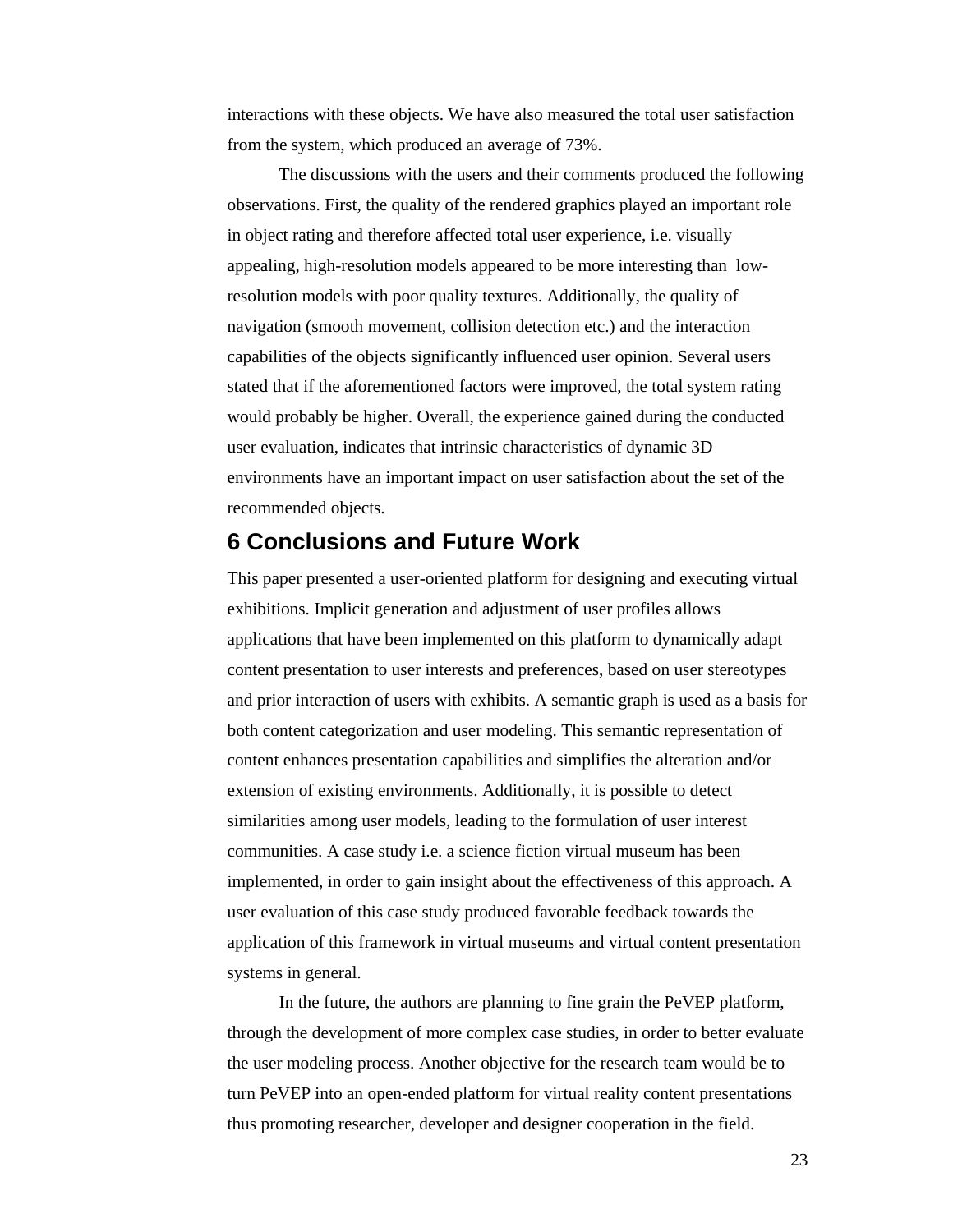Finally, an ongoing extension of this work is to enrich the platform by allowing users to customize their personal space, thus providing stronger feedback on the quality of their user model.

## **References**

[1] Tsichritzis D, Gibbs S (1991) Virtual museums and virtual realities. Proc. of International Conference on Hypermedia and Interactivity in Museums, pp 17-25

[2] Lepouras G, Charitos D, Vassilakis C et al (2001) Building a VR-Museum in a Museum. Proc. of VRIC Virtual Reality International Conference

[3] Su CJ, Yen B, Zhang X (1998) An Internet Based Virtual Exhibition System: Conceptual Design and Infrastructure. Comp. and Ind. Engineering, 35(3-4):615-618

[4] Ciabatti E, Cicnoni P, Montani C et al (1998) Towards a Distributed 3D Virtual Museum. Proc. of Working Conference on Advanced Visual Interfaces, pp 264-266

[5] Patel M, White M, Walczak K et al (2003) Digitization to Presentation – Building Virtual Museum Exhibitions. Proc. of Vision Video and Graphics, pp 1-8

[6] Kim Y S, Kesavadas T, Paley S (2006) The Virtual Site Museum: A Multi-Purpose, Authoritative, and Functional Virtual Heritage Resource. Presence 15(3):245-261

[7] Petridis P, White M, Mourkousis N et al (2005). Exploring and Interacting with Virtual Museums, Proc. Of Computer Applications and Quantitative Methods in Archaeology (CAA)

[8] Corbit M (2002) Building Virtual Worlds for Informal Science Learning (SciCentr and SciFair) in the Active Worlds Educational Universe (AWEDU), Presence 11(1):55-67

[9] Urban R, Marty P, Twidale M (2007) A Second Life for Your Museum: 3D Multi-User Virtual Environments and Museums. In: J. Trant and D. Bearman (eds). Proc. of Museums and the Web 2007

[10] Vinson N G (1999) Design Guidelines for Landmarks to Support Navigation in Virtual Environments. Proc. Of CHI'99, pp 278-285

[11] Rongen P H H, Schroder J, Dignum F P M et al (2005) Multi Agent Approach to Interest Profiling of Users. Proc. of Multi-Agen Systems and Applications IV, pp 326-355

[12] Modjeska D, Waterworth J (2000) Effects of Desktop 3D World Design on User Navigation and Search Performance, Proc. of IEEE Information Visualization, pp 215-220

[13] Mukherjee R, Sajja E, Sen S (2003) A Movie Recommendation System—An Application of Voting Theory in User Modeling. User Modeling and User-Adapted Interaction 13(1-2):5-33

[14] Mobasher B, Cooley R, Srivastava J (2000) Automatic personalization based on web usage mining. Communications of the ACM, 43(8):142-151

[15] Eirinaki M, Vazirgiannis M (2003) Web Mining for web personalization. ACM Transactions on Internet technology 3(1):1-27

[16] Schafer J B, Konstan J A, Riedl J (2001) E-Commerce Recommendation Applications. Data Mining and Knowledge Discovery 5:115-153

[17] Raskutti B, Beitz A, Ward B (1997) A Feature-based Approach to Recommending Selections based on Past Preferences. User Modeling and User-Adapted Interaction, 7:179-218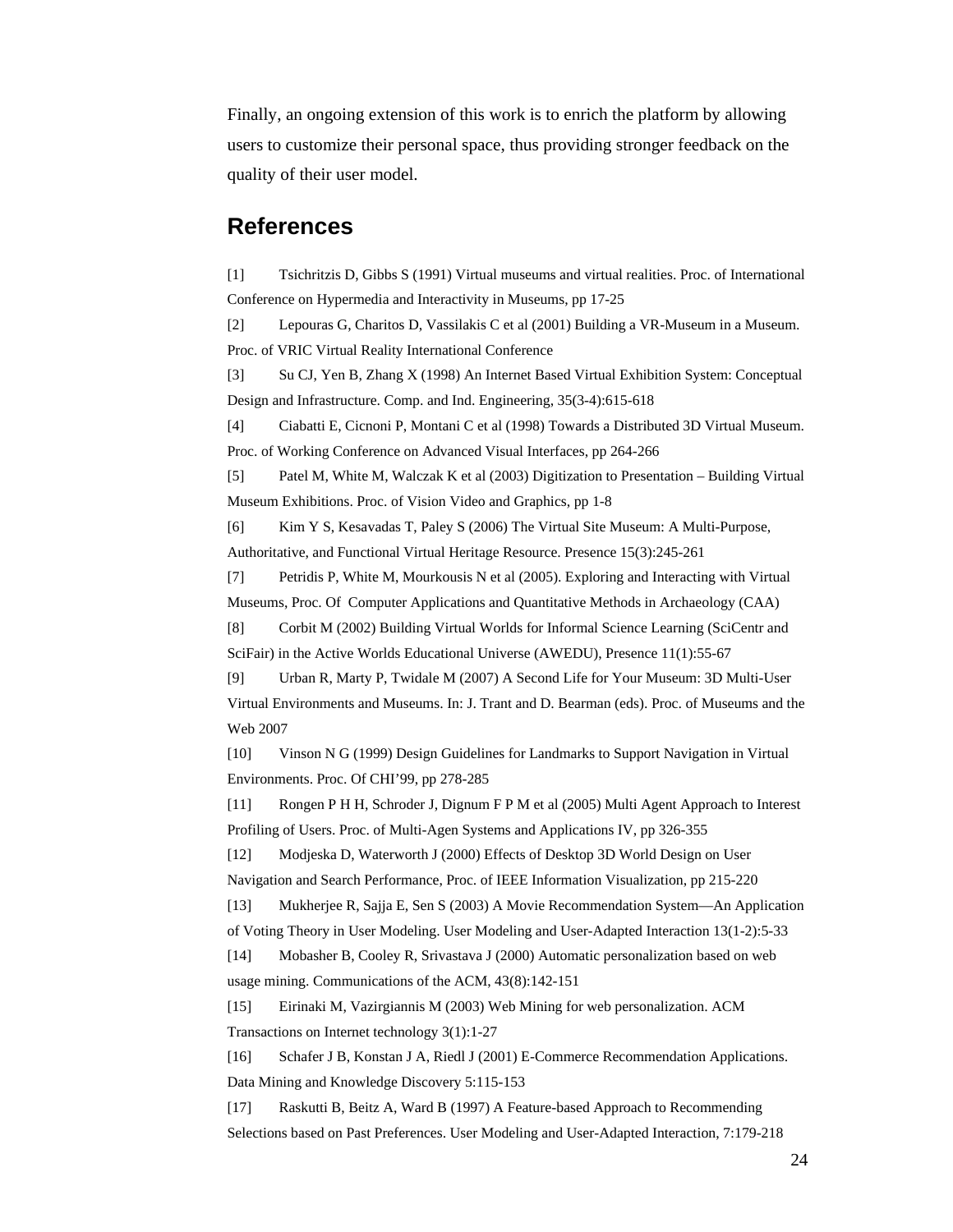[18] Ko D, Sumi Y, Choi Y et al (1999) Personalized Virtual Exhibition Tour (PVET): an experiment for Internet collaboration. Proc. of Systems, Man, and Cybernetics IEEE SMC '99, pp 25-29

[19] Economou D (2004) Virtual reality and Museums: The development of a collaborative virtual environment for learning about ancient Egypt. Museology - International Scientific Electronic Journal 14(2)

[20] Lepouras G, Vassilakis C (2004) Virtual museums for all: employing game technology for edutainment. Virtual Reality 8(2):96-106

[21] Darken R P, Sibert J L (1993) A toolset for navigation in virtual environments. In Proc. of UIST '93, pp. 157-165

[22] Benyon D, Höök K (1997) Navigation in information spaces: Supporting the individual. In: Howard S, Hammond J and Lindegaard G (eds): Human-Computer Interaction:

INTERACT'97, pp. 39-46

[23] Kobsa A, Koenemann J, Pohl W (2001) Personalized Hypermedia Presentation Techniques for Improving Online Customer Relationships. The Knowledge Engineering Review 16(2):111-155

[24] Schaerf M, Tessicini A (1999) JubilEasy: Build a personalized 3D visit of Rome. In Proc. of VRML 99 – Fourth Symposium on the VRML, pp 105-112

[25] Chittaro L, Ranon R (2002) Dynamic Generation of Personalized VRML Content: a General Approach and its Application to 3D E-Commerce, Proc. of the seventh international conference on 3D Web technology, pp 145–154

[26] Chittaro L, Ranon R, Ieronutti L (2003) Guiding Visitors of Web3D Worlds through Automatically Generated Tours, Proc. of Web3D 2003: 8th International Conference on 3D Web Technology, pp 27-38

[27] dos Santos C, Osorio F (2004) An intelligent and adaptive virtual environment and its application in distance learning. Proc. of the working conference on Advanced visual interfaces, pp 362–365

[28] Celentano A, Pittarello F (2004) Observing and adapting user behavior in navigational 3D interfaces. Proc. of AVI 2004, pp 275-282

[29] Burke R (2002) Hybrid Recommender Systems: Survey and Expiriments. User Modeling and User-Adapted Interaction 12:331-370

[30] Rich E (1979) User Modeling via Stereotypes, Cognitive Science, 3:329-354

[31] Fink J, Kobsa A (2000) A review and analysis of commercial user modeling servers for personalization on the world wide web. User Modeling and User-Adapted Interaction 10:209-249

[32] Kim W, Kerschberg L, Scime A (2002) Learning for automatic personalization in a semantic taxonomy-based meta-search agent. Electronic Commerce Research and Applications 1:150-173

[33] Perugini S, Goncalves M A, Fox E A (2004) Recommender Systems Research: A Connection-Centric Survey. Journal of Intelligent Information Systems 23(2):107-143 [34] Minsky M (1975) A framework for representing knowledge. The Psychology of

Computer Vision, McGraw-Hill, pp 211-277